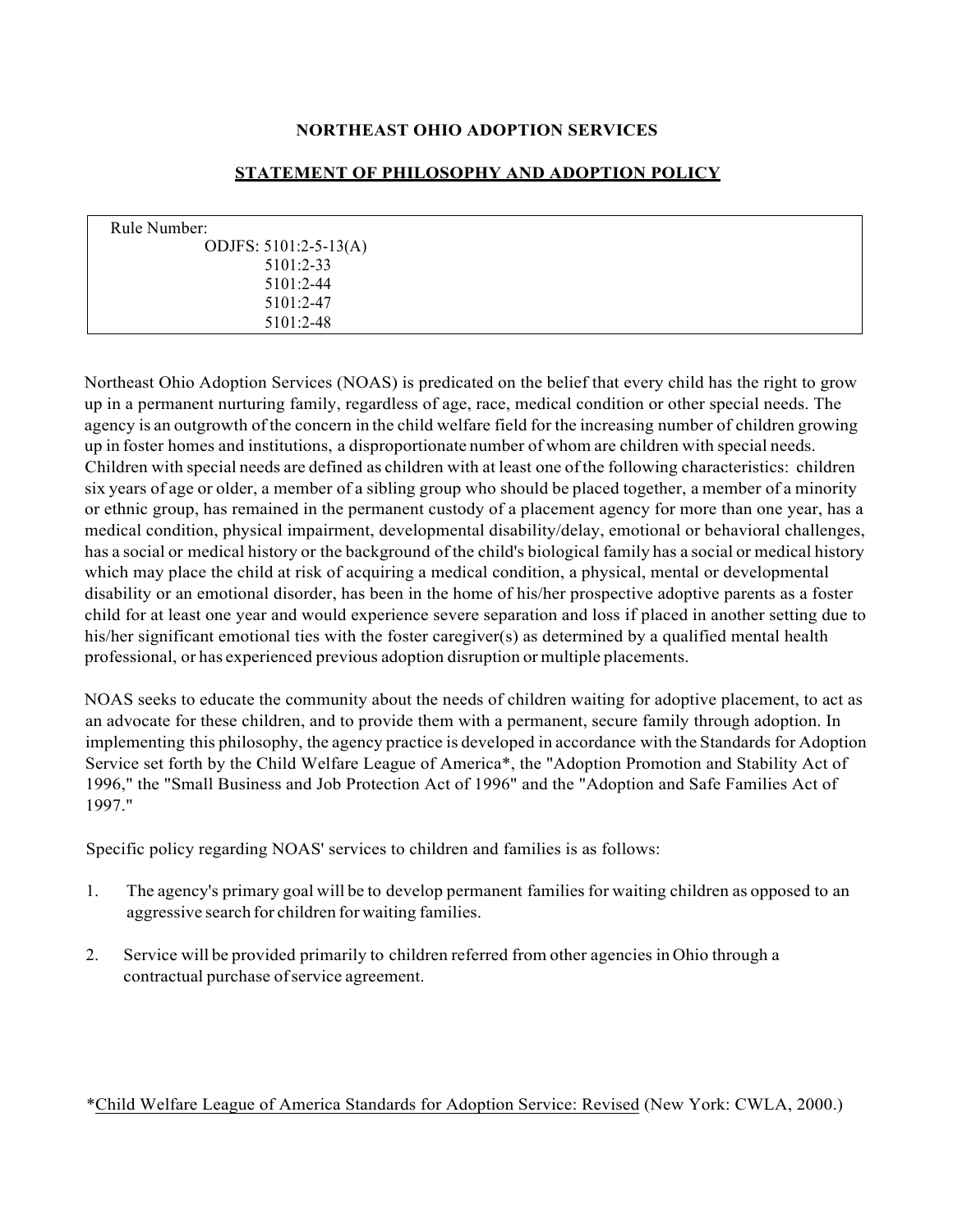- 3. The agency conducts adoption homestudy assessments for, and provides services to, families residing within 1½ hours driving distance from the NOAS office in Warren and from any NOAS assessor's home whose office base is his or her own home.
- 4. The goal ofrecruitment services to families isto provide prompt services, to screen in rather than screen out families, and to help families make an educated decision about the appropriateness of adoption forthem.
- 5. NOAS will respond to adoption inquiries within seven working days and will provide the following information to those prospective applicants: a summary of NOAS' adoption policy, a description of the characteristics and approximate number of available children in Ohio, the JFS 01675 "Ohio Adoption Guide: Handbook for prospective Adoptive Families" or the link to access the guide electronically, instructions on how to obtain an application (JFS 01691 "Application for Child Placement"), the MEPA complaint procedure and the JFS 01611. NOAS utilizes the JFS 01691 "Application for Child Placement" as the standard form when accepting applications for adoptive placement. NOAS will send the JFS 01691 to any individual requesting an application for adoption within seven business days of our receipt of the request for an application. If the inquirer resides out-of-state or is an Ohio resident who does not meet the requirements for adoption services as outlined in the NOAS adoption policy, NOAS will adhere to Rule 2-48-08 to assure that the inquirer receives appropriate service within the required timeframes.

Although NOAS provides each family, that has applied for adoption, with the ODJFS 01985 "Adoption Subsidies Guide", here is a description of all state and federal adoption assistance including the eligibility and application requirements:

a. Reimbursement for Nonrecurring Expenses:

Families who are finalizing the adoption of a child meeting the Title IV-E special needs criteria may be eligible for a one time reimbursement of nonrecurring adoption expenses. This program provides funding for each child placed for adoption meeting the definition of special needs. The reimbursement is made to families (regardless of their income) who can document expenditures related to the adoption. Such expenses include, but are not limited to, application, pre-service training, home study assessment, criminal records checks, post-placement supervision services, finalization, attorney fees, court costs, reasonable costs of lodging and food as well as any medical or psychological exams or other evaluations required by the agency, etc. Each family is required to complete the "Application for Reimbursement of Nonrecurring Adoption Expenses" (JFS 01421) and submit this application to the county public children services agency with which the adoption assistance agreement was entered into. This application and the "Agreement for Payment/Reimbursement for Nonrecurring Expenses" (JFS 01438) must be completed prior to the adoption finalization. The maximum amount that the State willreimburse isstated in the JFS 01438.

b. Title IV-E Adoption Assistance Subsidy:

Title IV-E Federal Adoption Subsidy program provides federal financial support for children, placed for adoption, who meet the eligibility criteria. In order for a child to be eligible for Title IV-E Adoption Assistance, the public children services agency (PCSA) must determine and document that the child meets the definition of special needs and one of several other criteria each of which has varying requirements. Factors include such things as the age of the child and length of time the child spent in foster care. The criteria are detailed in rule 5101:2-49-02 of the OhioAdministrativeCode.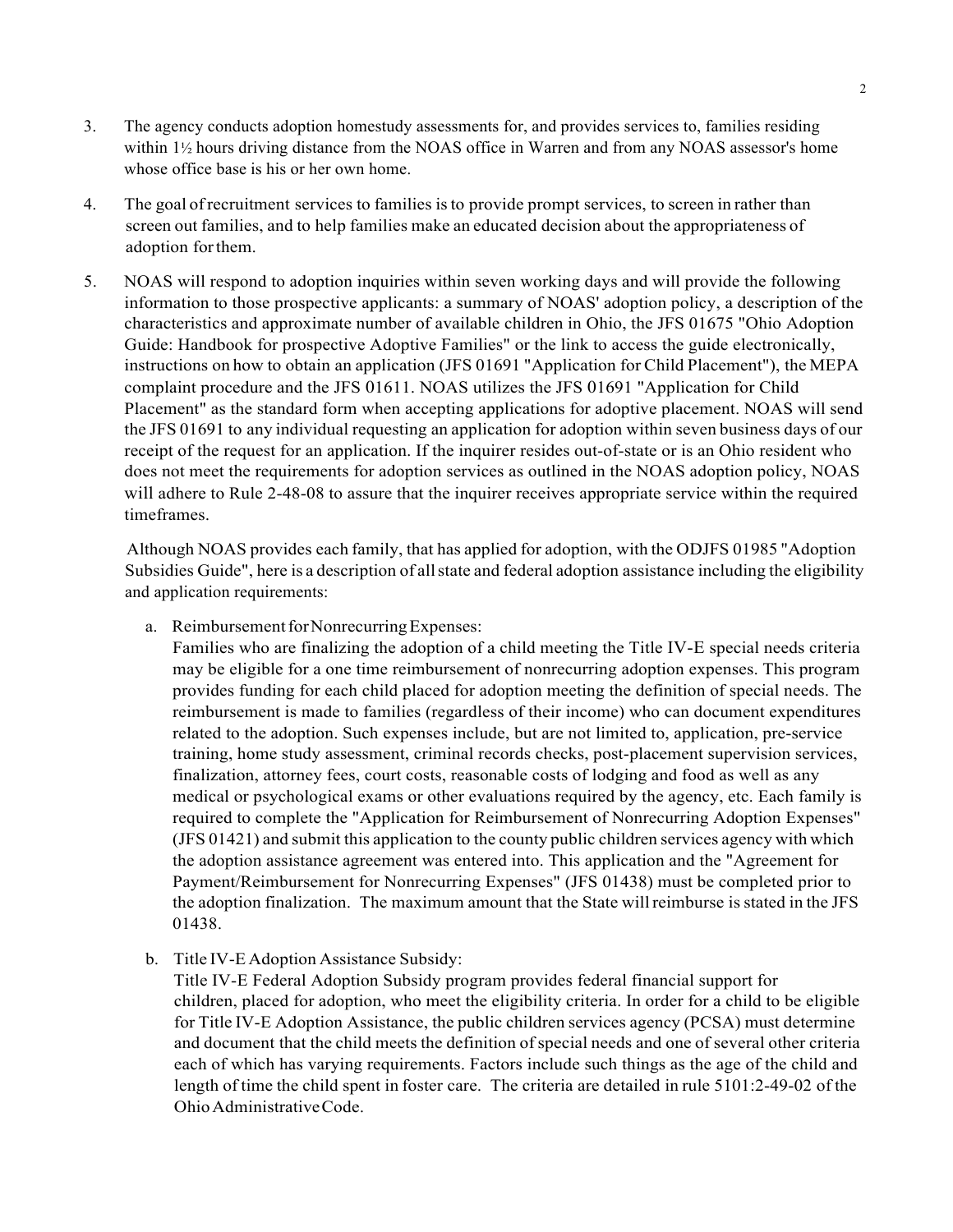In addition to a monthly monetary payment, these children are eligible for medical coverage under Medicaid and may be eligible to receive assistance and services under the federal Title XX program. The amount of adoption assistance is determined by negotiation and mutual agreement between the adoptive parent(s) and the PCSA. The family is required to complete the "Title IV-E Adoption Assistance Application" (JFS O1451) to initiate the process. This application may be completed before or after the child is placed in the family's home. This application and the "Adoption Assistance Agreement" (JFS 01453) must be completed before the adoption is finalized. Continuing eligibility for the Title IV-E Adoption Subsidy needs to be redetermined annually. In the event the family and the PCSA cannot come to an agreement regarding Adoption Assistance and mediation is needed, the required procedure is described under rule 5101:2-49-05. The process for a state hearing request is described in section 5101.35 of the ORC and division 5101:6 of the OAC.

### c. State Adoption Maintenance Subsidy (SAMS) Program:

Many children who are ineligible for the Title IV-E Adoption Subsidy may be eligible for the SAMS program. A child who is eligible to receive the Title IV-E Adoption Assistance is not eligible to receive SAMS. SAMS is a State of Ohio financial assistance program for children with special needs placed in adoptive homes. In order to be eligible for SAMS, the child must meet the special needs criteria as defined in rule 5101:2-1-01 of the Ohio Administrative Code. The SAMS program consists of maintenance subsidies (monthly :financial assistance paid to the adoptive parent on behalf of the special needs child to help meet costs of food, shelter, clothing and care). In order to be eligible for SAMS**,** the adoptive family must meet the eligibility criteria in accordance with rule 5101: 2-44-06 of the Ohio Administrative Code. The family's gross income must not exceed 120% of the median income of the family of the same size as most recently determined according to state law. It must also be determined that the needs of the child are beyond the resources of the adoptive family and that the acceptance of the child as a member of the adoptive family would not be in the child's best interest without the subsidy. If a child and adoptive family are eligible for SAMS, monthly adoptive subsidy payments will be provided. A child who is eligible for SAMS may also qualify for Medicaid based on medical necessity if medical mental health or rehabilitative care is necessary and if the child is found to have been eligible for Medicaid prior to the adoption. The family is required to have completed the "Title IV-E Adoption Assistance Application/Redetermination of Continuing Eligibility'' (JFS 01451) and found to be ineligible for the Title IV-E adoption subsidy in order for the process to be initiated. The family needs to apply for SAMS by completing the "Application for State Adoption Subsidy'' (JFS 01613) prior to the adoption finalization. Continuing eligibility for SAMS needs to be redetermined annually.

### d. Post Adoption Special Services Subsidy (PASSS):

PASSS is a subsidy program designed to assist eligible adoptive families, after the adoption finalization, to receive services to address the child's physical or developmental handicap(s), mental or emotional condition(s) that either existed before the adoption petition was filed or developed after the adoption petition was filed and can be attributed to factors in the child's background or medical history or the biological family's background or medical history. The intent of this subsidy is to ensure provision of services to prevent the disruption of an adoption. To be eligible for PASSS**,** conditions referenced in rule 5101:2-44-13.1 of the Ohio Administrative Code must be met. To initiate the process, the family must complete the "Application for a Post Adoption Special Services Subsidy'' (JFS 01050) and provide a clear written statement describing the child's special need(s), an assessment or evaluation from a qualified professional, an estimate of the costs ofservices, updated financial information with a written statement that clearly indicates why the requested service is not within the resources of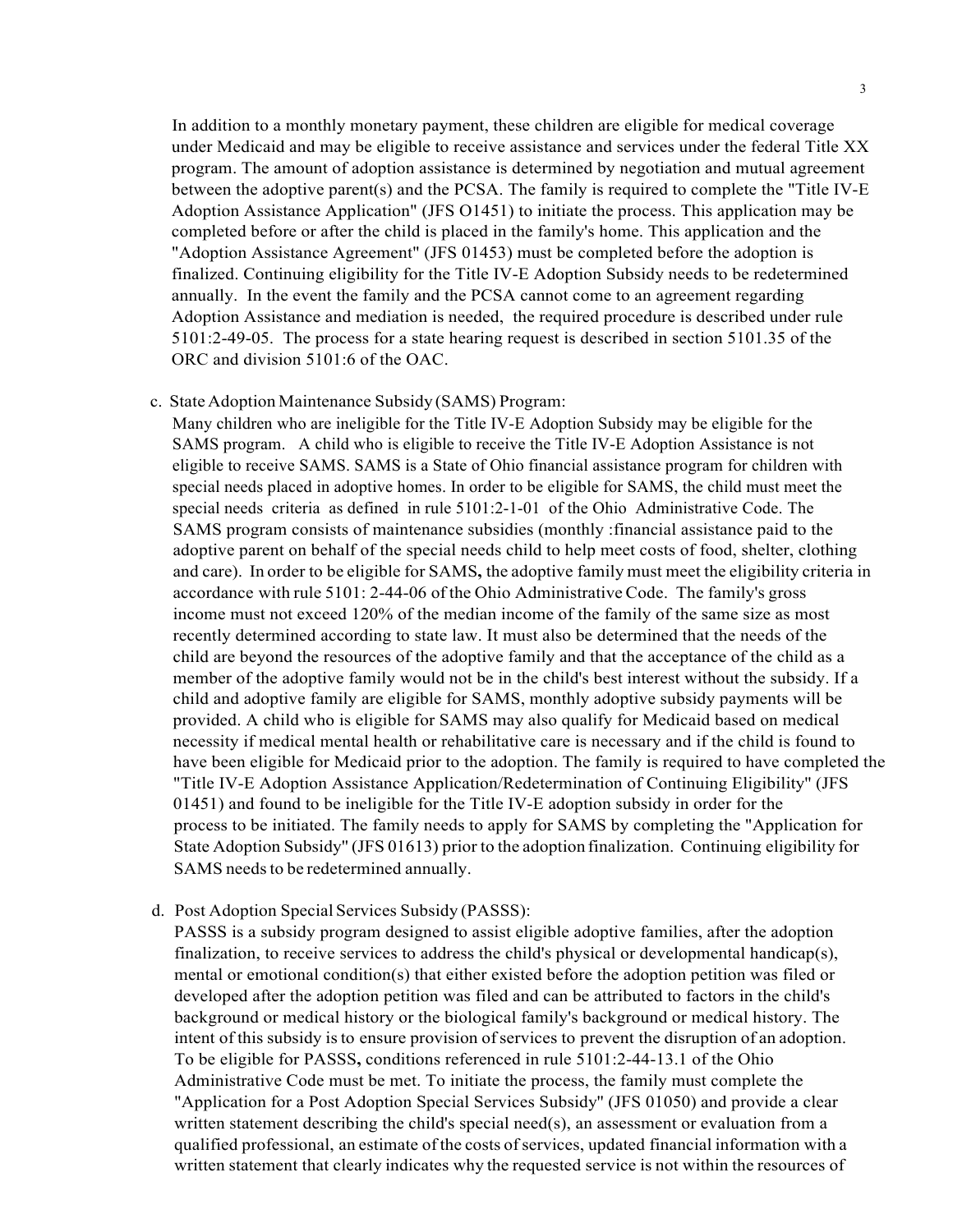the family, and public or private insurance if applicable If applying for additional PASSS funds, an "Application for Additional Post Adoptive Special Services Subsidy (PASSS) Funding for Extraordinary Circumstances" (JFS 01051) must be completed. The application(s) and documents are submitted to the PCSA in the county in which the family and child reside.

6. NOAS does not deny or delay any person the opportunity to become a foster or adoptive parent based on race, color, creed, religion, ethnicity, geographic location, national origin, handicap, gender, sexual orientation, gender identity, gender expression or age of the child or the parent(s).

NOAS does not delay or deny the placement of a child for adoption or in foster care on the basis of race, color, creed, religion, ethnicity, national origin, handicap, gender, sexual orientation, gender identity, gender expression or age of the child or the parent(s).

NOAS does not deny or delay the placement of a child based on geographic boundaries within NOAS' service area. The placement of children cannot be delayed or denied based on geographic location of the neighborhood of the prospective caregiver whenever geography is being used as a proxy for the racial composition of the neighborhood, the demographics of the neighborhood, the presence or lack of presence of a significant number of persons of a particular race, color, or national origin in the neighborhood or any similar purpose. NOAS does not discriminate in reviewing out-of-county and outof-state approved adoptive familiesformatching with available children.

NOAS adheres to the requirements set forth in the Multiethnic Placement Act (MEPA) as outlined in rule 5101:2-48-13 which includes completing a "MEPA Bi-Annual Comprehensive Self-Assessment Report". Also, NOAS staff and contractors agree to abide by the Multiethnic Placement Act, 42 U.S.C. 1996(b) (1996) (MEPA) standards of conduct pursuant to rule 5101:2-33-11 of the Administrative Code.

As a non-custodial agency, NOAS does not make the final placement decision. Decision-making authority is held by the public children services agency or other entity holding legal custody ofthe child.

NOAS abides by the JFS 01611 ''Non-discrimination Requirements for Foster Care and Adoptive Placements". A copy of the JFS 01611 is attached to this policy.

NOAS will provide a written notice of the procedure for any complaints of discrimination in the adoption process that involve race, color or national origin (RCNO) to all individuals inquiring about or applying to be an adoptive parent. Such notice will be provided within seven days of the individual's first contact with the agency. Any individual may file a complaint alleging a discriminatoryact, policy or practice involving RCNO in the adoption process of NOAS or the Ohio Department of Job and Family Services (ODJFS). Any person, including but not limited to, an employee or former employee of NOAS, any potential or approved adoptive family or foster caregiver, may also file a complaint alleging that he or she was intimidated, threatened, coerced, discriminated against or otherwise retaliated against in some way by NOAS or by ODJFS due to the individual making a complaint, testifying, assisting, or participating in any manner in an investigation, proceeding, or hearing in connection with an allegation that NOAS or ODJFS engaged in discriminatory acts, policies, or practices as it applies in the adoption process. The requirements contained in rule 5101:2-33-03 of the Administrative Code supersede the requirements of rule 5101:2-48-24 of the Administrative Code when the grievance or complaint involve alleged discriminatory acts, policies, or practices pertaining to the adoption processthat involve RCNO.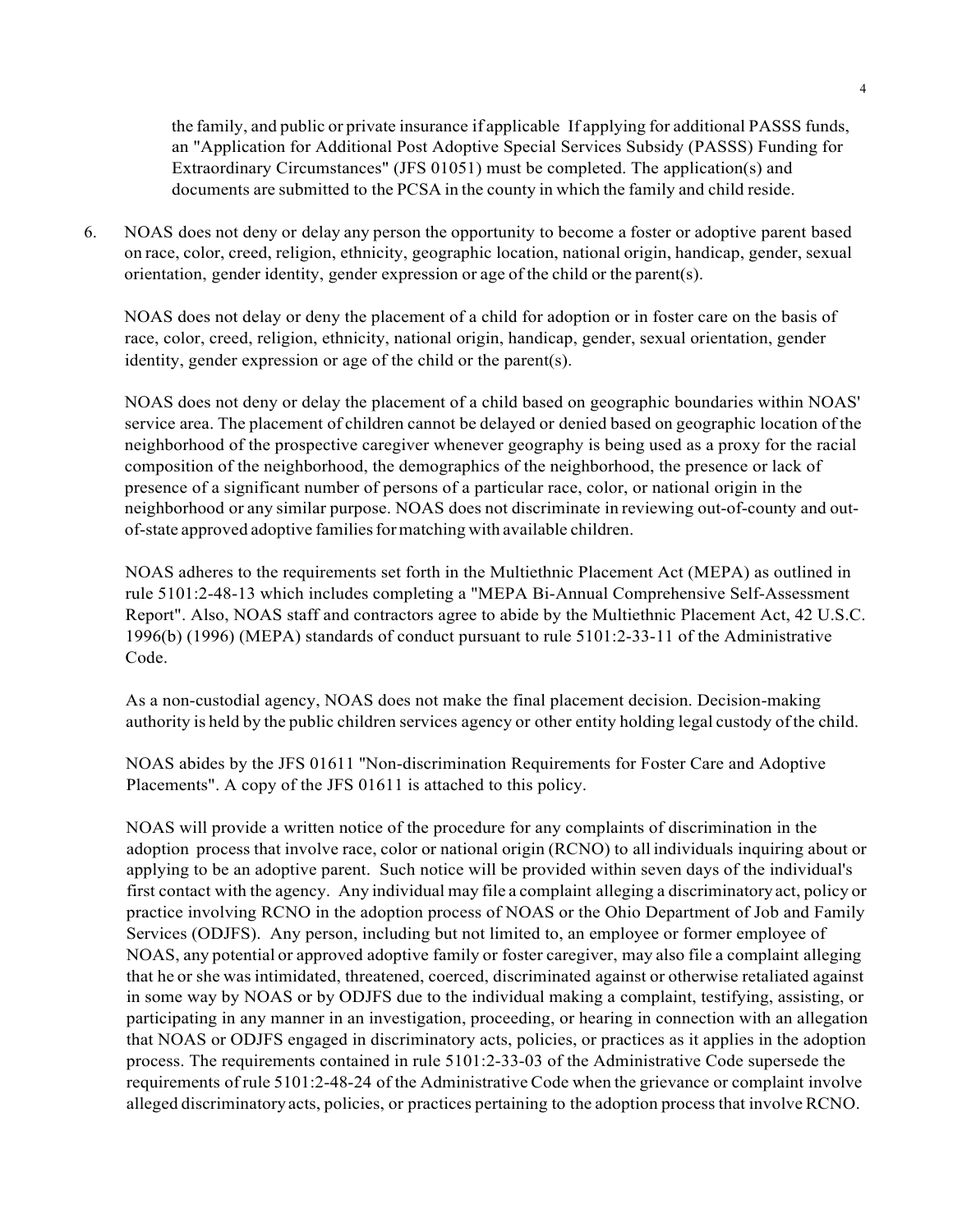The complaint procedure is as follows:

- The individual filing a complaint shall use the JFS 02333 "Discrimination Complaint Form". A copy of the JFS 02333 is attached to this policy.
- The complaint shall be filed within two years of the date of occurrence of the alleged discriminatory act or two years from the date upon which the complainant learned or should have known of a discriminatory act, policy or practice.
- The complaint may be filed with any private noncustodial agency (PNA) including NOAS, public children services agency (PCSA), private child placing agency (PCPA), ODJFS or the United States Department of Health and Human Services (HHS), Office for Civil Rights (OCR).
- When a complaint alleging discrimination involving RCNO in the adoption process is received by a PNA, PCSA or PCPA, that agency shall forward the complaint to ODJFS within three working days of the receipt of the complaint.
- ODJFS shall notify the PNA, PCSA or PCPA that isthe subject of the complaint within three days of their receipt of the complaint.

If NOAS is the subject of the complaint, it will not initiate, conduct, or run concurrent investigations surrounding the complaint or take any further action regarding the complainant or the subject of the complaint until the issuance of the final investigation report by ODJFS, unless approved by ODJFS. If NOAS is the subject of the complaint, it will cooperate fully with ODJFS during the course of the investigation and will submit any information requested by ODJFS not later than fourteen days from the date of the request, unless otherwise agreed upon. No person who has filed a complaint alleging a discriminatory act, policy or practice involving RCNO in the adoption process of NOAS or who has testified, assisted or participated in any manner in the investigation of a complaint will be intimidated, threatened, coerced, or retaliated against by any employee or contractor of NOAS orODJFS.

NOAS will provide a written notice of the procedures for any of the complaints of discrimination in the adoption process that involve RCNO within thirty days of the effective date to all individuals who have approved adoptive homestudies or who are participating in the adoptive homestudy process on the effective date ofthis rule.

NOAS assures that it will maintain compliance with the Adoption and Safe Families Act of 1997, Pub. L. No. 105-89 ("ASFA"), the Indian Child Welfare Act of 1978, 25 U.S.C. 1901 (11/1987), et seq. ("ICWA"), the Multiethnic Placement Act of 1994 October 20,1994, P.L. 103-382, as amended by Section 1808 of the Small Business Job Protection Act of 1996, Aug. 20, 1996, P.L. 104-188 (MEPA), and the Civil Rights Act of 1964 (Title VI), as they apply to the adoption process. The aforementioned "MEPA" and "Title VI" laws do not supersede the provisions of ICWA. All recruitment activities and materials will be in compliance with MEPA, Title VI, ICWA and AFSA.

- 7. Criteria for the homestudy used by this agency focus on the parenting capacity for a specific child, rather than on pre-determined physical and socio-economic characteristics of the family:
	- a. Age limits are flexible with the minimum age of the adoptive applicant as 21 and the age of the child being a determining factor.
	- b. Married couples, single persons, or divorced men and women may adopt. For couples wishing to foster and/or adopt, the following factors will be considered within the family assessment process: the quality, length, and stability of the relationship.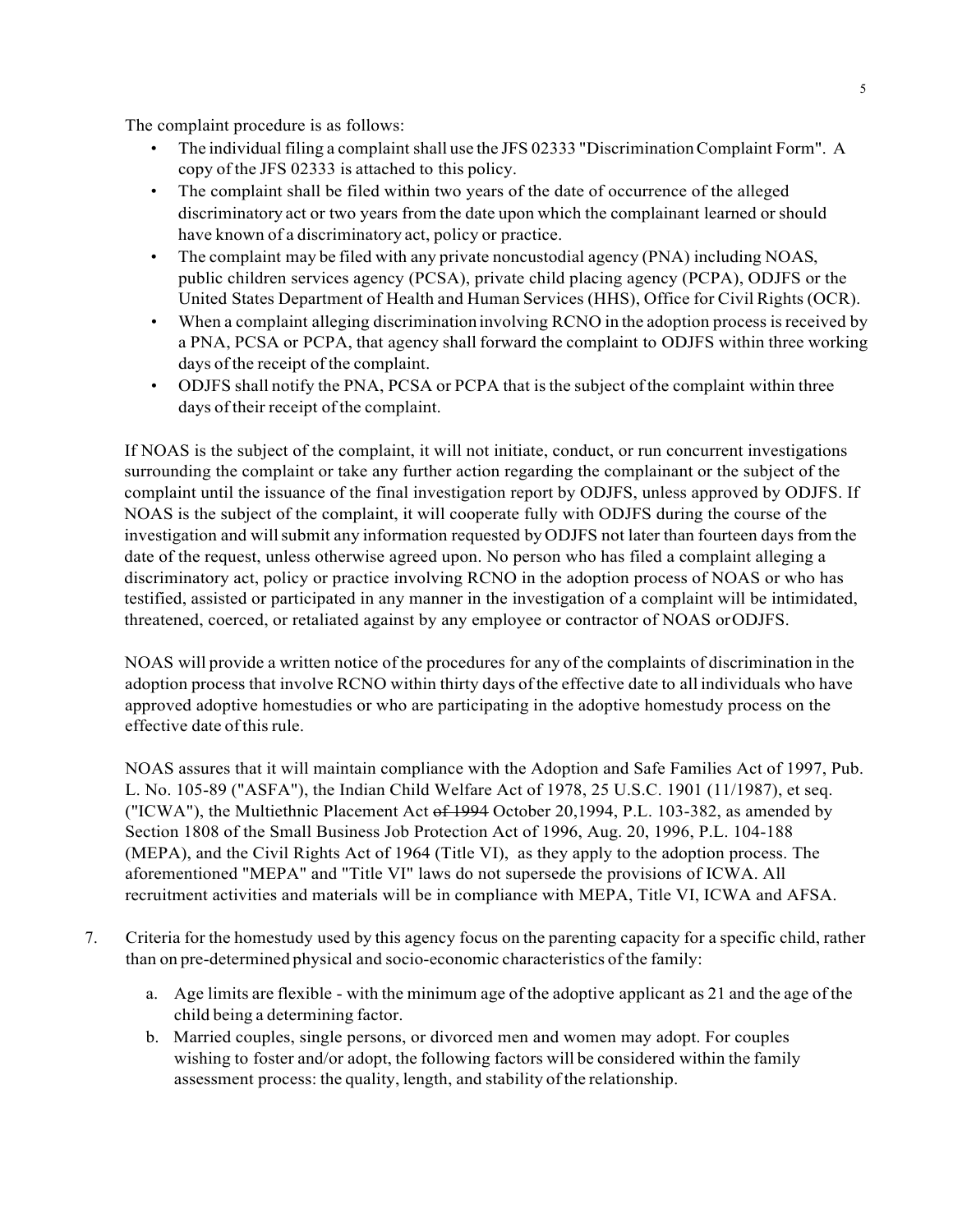- c. Working parents and those having other children are not excluded from the agency program. The agency requires that good child care arrangements be made prior to placement.
- d. The agency makes no requirements regarding the educational level, occupation, or religious affiliation ofits applicants. The agency will, however, make every effort to place a child in a family which meets the religious preference ofthe child's biological parent or of like religious persuasion if the child is old enough to have established a meaningful relationship with a religious organization.
- 8. All of the required items listed below need to be completed **after** NOAS receives the completed application to adopt from the family; otherwise, the item(s) will need to be repeated after NOAS receives the adoption application:
	- a. NOAS will not begin the homestudy process prior to receiving a completed JFS 01691 "Application for Child Placement" which is signed by the prospective adoptive parent(s). NOAS will not accept an application for approval for adoptive placement which does not contain complete and accurate information. NOAS will commence the homestudy within thirty days of receiving the fully completed application. The commencement of a homestudy means, at a minimum, scheduling an appointment to interview the applicant or assuring that the applicant has been informed of the necessary materials required for the NOAS social worker (hereinafter referred to as an "assessor") to complete the homestudy.
	- b. Information regarding a family's current income, assets, and financial liabilities willbe requested in the form of a JFS 01681 "Applicant Financial Statement". The prospective adoptive family will need to show proof of sufficient income to meet the basic needs of the household [this includes proof of household income for the most recent tax year prior to the date of application; proof of income for the household for a two-month period (the verification of income cannot be dated more than six months prior to the adoption homestudy approval); as well as one utility bill for each utility the household utilizes for any time period after the date of application but dated not more than six months prior to the adoption homestudy approval]. Financial assistance in the form of adoption subsidies may be available for children with special needs. Adoptive families will be provided general information (including eligibility requirements) regarding federal and state adoption assistance programs, nonrecurring and PASSS subsidy programs, and will be referred to the custodial agency of the adopted child in order to apply for assistance. Families will be helped to apply and NOAS will act as a liaison between the counties and adoptive parents.
	- c. A BCII and FBI criminal records check will be required as outlined in rule 5101:2-48-10 of the Administrative Code for all persons subject to a criminal records check. Applicants will be responsible for arrangements to be fingerprinted and for the fee associated with each BCII and FBI records check. Assistance with fees may be available based on family circumstances. The ability to pay this fee does not influence the choice of the most appropriate family for a child.
		- . If a prospective adoptive parent or other adult member of the household has been convicted of or pleaded guilty to any of the offenses listed in the appendix of this policy, the family will not be approved for adoptive placement unless all conditions listed in rule  $5101:2-48-10(D)$  are met. (Please refer to the Ohio Administrative Code for the conditions.)

An adoptive applicant(s) or approved adoptive parent(s) shall notify the agency in writing if a person residing in the home who is twelve years old but under eighteen years old, has been convicted or pleaded guilty to any offense listed in the Appendix to this policy or has been adjudicated to be a delinquent child for committing an act that if committed by an adult would constitute one of those offenses.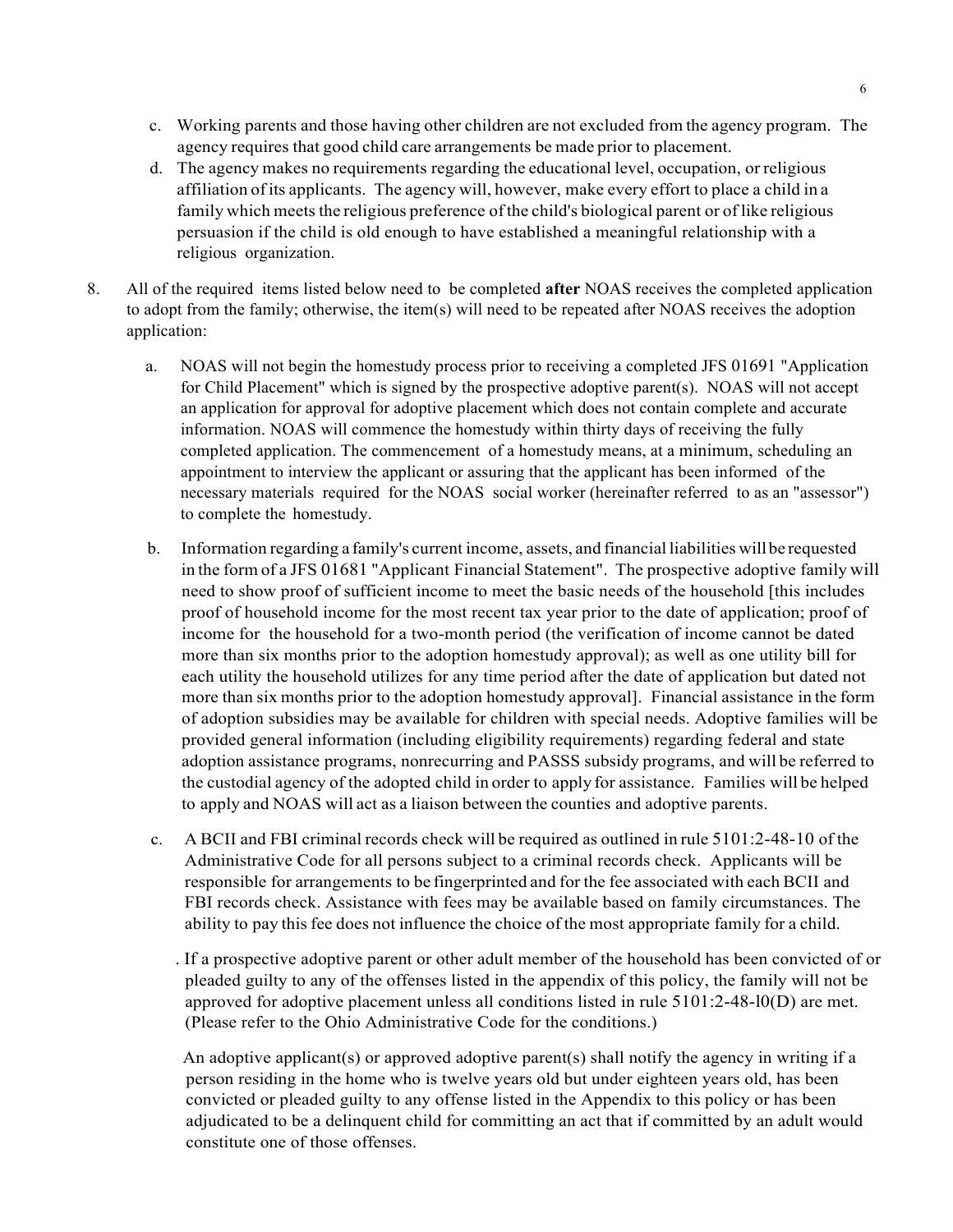The report of any criminal records check conducted by BCII or FBI is not considered a public record.

- d. The assessor will conduct at least one face-to-face interview with each member of the household over the age of four years who is currently residing in the home. This may be a joint interview or separate individual interviews.
- e. Prior to the end of the assessment (homestudy) process, applicants shall complete and sign the JFS 01673-A "Child Characteristic Checklist for Foster Care and/or Adoption" indicating the acceptable characteristics of the child that the applicant isrequesting to adopt. Upon completion of the assessment (homestudy) process, the JFS 01673-A will be attached to the JFS 01673 "Assessment for Child Placement (Homestudy)". An applicant has the opportunity to revise the JFS 01673-A at any time regarding the characteristics or number of children desired.
- f. When an adoptive applicant will have at least five children residing in the prospective adoptive home including birth children, foster children, children in kinship care and the number of children the family will be approved to adopt, the NOAS assessor will complete a JFS 01530 Large Family Assessment" in addition to the JFS O1673 "Assessment for Child Placement (Homestudy)" and it will be attached to the JFS 01673.
- g. There shall be a continuous supply of safe drinking water. Well water used for drinking and cooking shall be tested by the health department prior to the approval of the homestudy.
- h. Other items needed for the completion of a homestudy include a medical statement (JFS 01653) completed by a licensed physician, physician assistant, clinical nurse specialist, certified nurse practitioner or certified nurse-midwife within one year prior to approval of the homestudy for the applicant and all household members, documentation of current marital status including a marriage certificate, divorce decree or other verification of marital status if applicable, three personal references who are unrelated to the applicant(s) and do not reside with the applicant(s), references from all adult children of all applicants, references from any other agency or organization the applicant and any household member has applied to or had a homestudy approved for foster care or adoption, or any organization they have worked with in providing care and supervision of children, a fire inspection (JFS 01200) by a certified fire inspector within twelve months prior to being approved as an adoptive home, a safety audit (JFS 01348) within six months prior to approval, a summary report from the ODJFS SACWIS alleged perpetrator search of abuse and neglect history for each adoptive applicant and each adult who resides with the applicant. When an applicant(s) or adult household member(s) has not resided in the State of Ohio for the past five years, NOAS will request a check of the child abuse and neglect registry of any other state in which the applicant(s) or other adult household member(s) has resided during the five years immediately prior to the date of the criminal records check as required by division (A) of section 2151.86 of the RevisedCode.
- i. In addition to the requirements for the homestudy process as stated in Chapter 5101:2-48, NOAS requires adoptive applicants to submit a copy of autobiographical information. NOAS also completes a Bureau of Motor Vehicles (BMV) check annually and does not allow an adoptive parent with six or more points on their BMV driver record to transport an adoptive child whose adoption is not yet finalized. In addition, NOAS requires the applicants to submit releases of information to check local police records. NOAS does not allow an adoptive parent to hold a Type A or Type B day care license.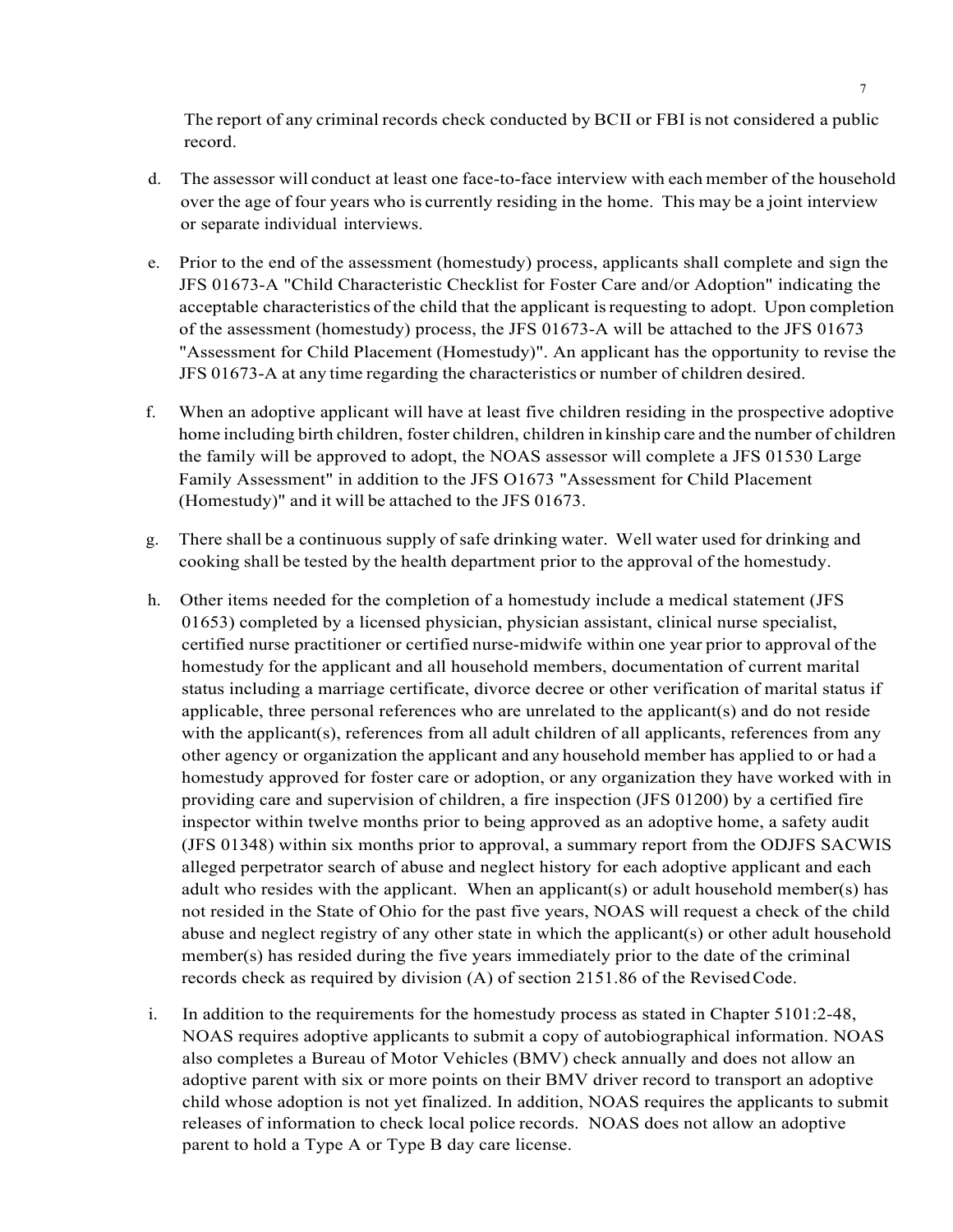- j. NOAS shall document in each record that the applicant has been evaluated by an assessor to determine the applicant's compliance with all homestudy requirements and the suitability of the applicant to be approved as an adoptive parent considering all household members. In completing the evaluation, a written narrative shall be compiled, signed by the assessor, and approved by the supervisor, indicating approval or denial of the application. This evaluation shall be a completed JFS 01673 "Assessment for Child Placement" or JFS 01692 "Application for Adoption of a Foster Child or Sibling Group" as applicable. Step-parent homestudies are exempt from this form requirement. The JFS 01698 "Step-parent Homestudy Report" may be used when the court requests an agency to conduct a homestudy involving a step-parent adoption. NOAS does not complete international homestudies.
- 9. All prospective adoptive families will be required to complete training prior to approval of an adoption homestudy. Thistraining may be completed before NOAS receivesthe completed adoption application fromthe family. This preservice training will include, but not be limited to, the following components:
	- The legal rights and responsibilities of adoptive parents;
	- The NOAS policies and procedures for adoptive homes.
	- ODJFS requirements for approving adoptive applicants;
	- The effects placement, separation and attachment issues have on children and their families;
	- The dynamics of physical abuse, sexual abuse, emotional abuse, neglect, and substance abuse on human growth and development;
	- Behavior management techniques;
	- Caregivers' involvement in permanency planning for children and their families and post adoptive issues for children and families including availability of adoption subsidies.
	- Effects of caregiving on children's families.
	- Prevention, recognition, and management of communicable diseases.
	- Community health and social services available to children and their families.
	- At least three hours of training on cultural issues including cultural diversity training, and an overview of the Multiethnic Placement Act, Oct. 20, 1994, P.L. 103-382, as amended by Section 1808 of the Small Business Job Protections Act of 1996, Aug. 20, 1996, P.L. 104-188 (MEPA), and the Civil Rights Act of 1964 (Title VI), as it applies to the foster care and adoption process. The three-hour requirement for cultural issues shall not be waived.
	- The substance of section 2152.72 of the Ohio Revised Code which deals with the information required to be shared with a prospective adoptive parent before a child who has been adjudicated a delinquent child for the commission of certain violent crimes is placed with a prospective adoptive parent. A course addressing section 2152.72 of the Ohio Revised Code shall be not less than one hour long.

At the discretion of the agency, training may be provided on an individual basis in response to exceptional circumstances or to meet the placement needs of a particular child or children. NOAS may waive components of the training ifthe assessor determines that the family hasreceived training previously or the family has the skills to care for the needs of the child that will be placed in the home.

10. All applicants to the agency shall be given the opportunity to simultaneously apply for foster care and adoption. In fact, NOAS strongly encourages adoptive applicants to simultaneously apply for foster care. Those wishing to do so must be at least 21 years of age at the time of approval of the homestudy. All application forms required by state regulations must be completed by those who wish to pursue both programs at once. One set of homestudy interviews will be completed to satisfy both foster care and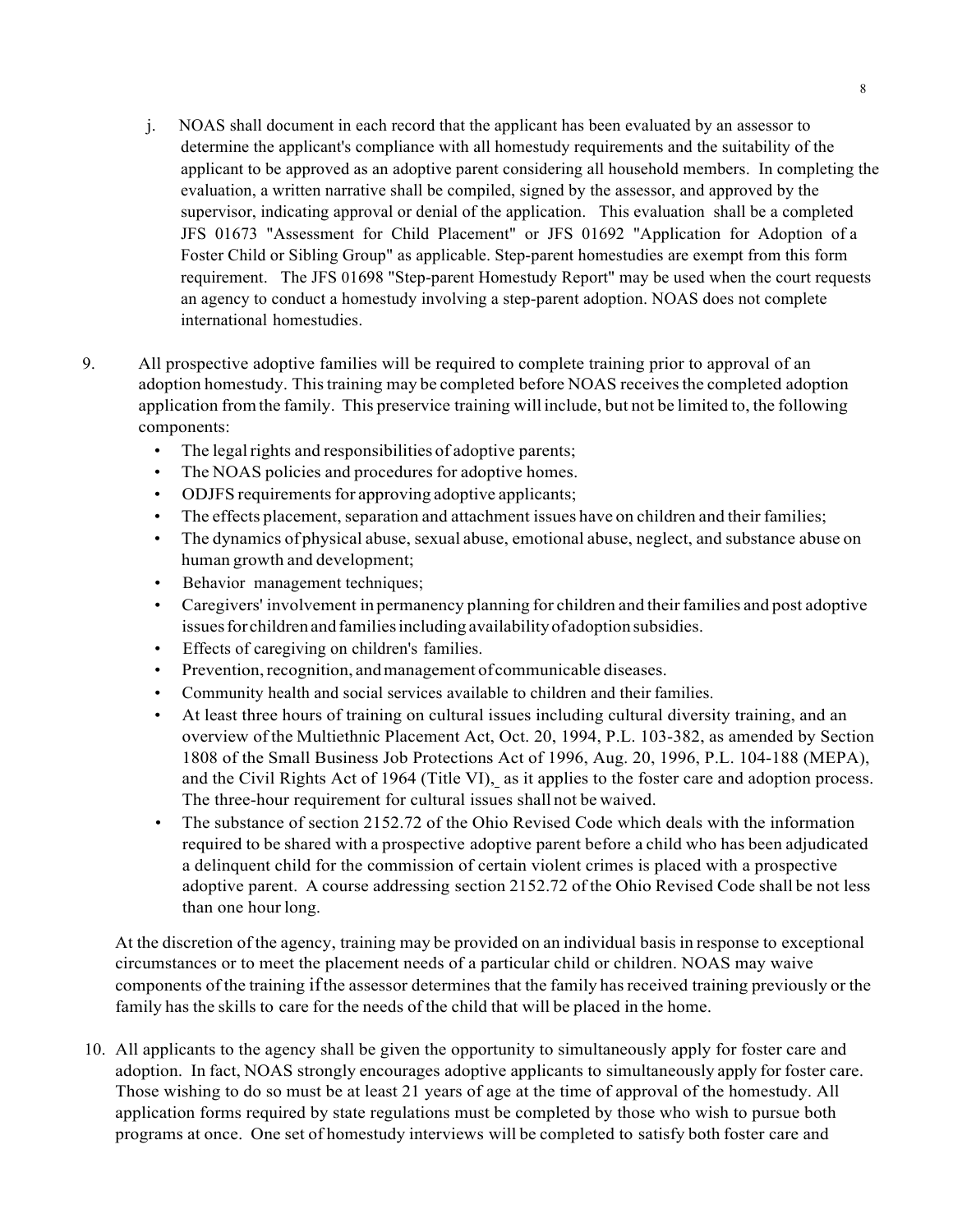adoption requirements, and the approval process will occur simultaneously. If a foster care applicant decides during the homestudy process to also become approved for adoption, the homestudy documentation and training completed up to that point may be utilized as long as the documentation or training has not expired upon completion of the homestudy. Applicants will not be required to duplicate documentation as a result of a new application date.

11. If NOAS determines that an adoptive homestudy cannot be initiated, the applicants will be notified within fifteen days of receipt of the completed application form as to the reason that the homestudy cannot be initiated and a description of procedures for requesting a review of NOAS' decision.

NOAS does not deny the acceptance of the application (JFS 01691) based on race, color, national origin, handicap, age, gender, sexual orientation, gender identity, or gender expression of the individual or of the child involved. NOAS does not consider race, color, national origin, handicap, age, gender, sexual orientation, gender identity, or gender expression of a family for whom NOAS is conducting a homestudy or homestudy update in determining whether a homestudy or homestudy update is approved or disapproved. Also, NOAS does not consider the race, color national origin, handicap, age, gender, sexual orientation, gender identity, or gender expression of a child in whom a family indicates an interest in adopting in determining whether to approve or disapprove the family's homestudy or homestudy update. NOAS does not discriminate in approving or disapproving a homestudy or homestudy update on the basis of disability in violation of section 504 of the Rehabilitation Act of 1973, 29 U.S.C. 794 (7/2014) and of Title II of the Americans with Disabilities Act of 1990, 42 U.S.C. 1201 (8/1981).

For families desiring to adopt children, the adoption homestudy will be completed by NOAS utilizing the JFS O1673 "Assessment for Child Placement (Homestudy)". NOAS will notify the public children services agency in which the prospective adoptive parent resides within ten days after the initiation of the homestudy according to section 3107.103 of the Ohio Revised Code. (This requirement does not apply to an adoption by a stepparent whose spouse is the biological or adoptive parent of the minor to be adopted.) This notification letter will include the applicant's name, address, telephone number, the names and dates of birth of all household members at the time of application and will request any relevant information, if known, about the adoptive applicant(s) which will include, but not be limited to:

- a. Confirmation of household members as determined by review of the agency records,
- b. Information relating to previous adoption applications and/or placements such as:
	- Past or present functioning of the prospective adoptive parent and household members.
	- Ruleviolations.
	- Information on events leading to a removal of any child from the prospective adoptive home.

The family will be notified in writing regarding approval or denial of the homestudy within ten days after the homestudy has been approved or disapproved. The homestudy is to be completed within six months (180 days) of the date that the application is received by the agency. If all required documentation is not submitted within one hundred eighty days of the receipt of the application, the homestudy process will be terminated unless NOAS makes a determination that the homestudy should not be terminated and documents this on the JFS 01673 "Assessment for Child Placement". The applicant shall be notified, in writing, at least thirty days prior to the termination of the application. Written notification shall contain an explanation of the reason for termination and a description of the procedures for requesting a review of the agency's decision. NOAS will offer assistance to those applicants who need help in completing the application and securing all required documents and information. If a homestudy is not completed within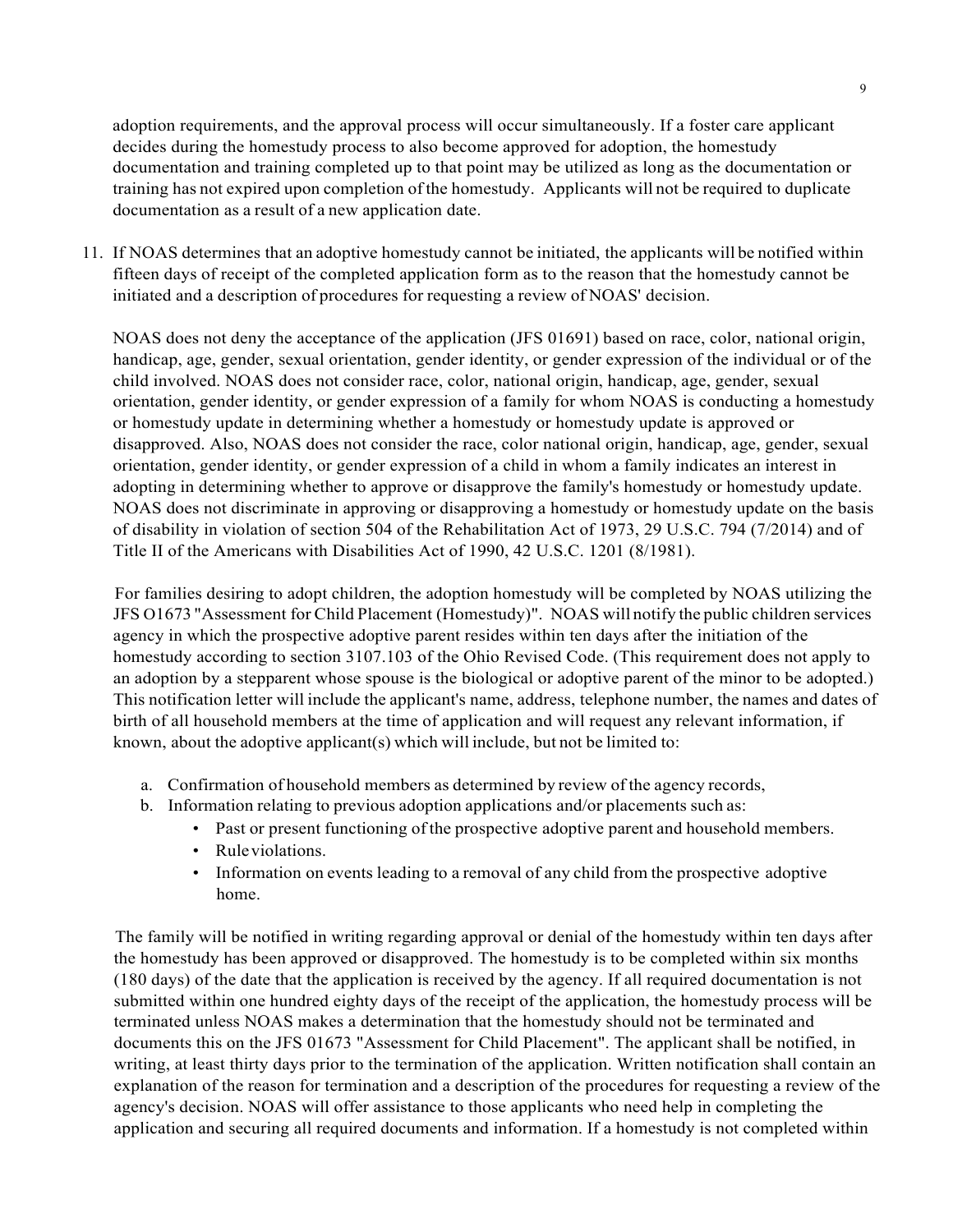one year ofthe application date it shall be terminated unless NOAS makes the determination the homestudy should not be terminated. The decision not to terminate shall be made at the agency's discretion and documented on the JFS 01673. If NOAS decides to terminate the homestudy, NOAS shall notify the applicant, in writing, no less than thirty days prior to the termination. Written notification shall contain an explanation of the reason for termination and·a description of the procedures for requesting a review of the agency's decision.

The homestudy shall be a joint decision making assessment and processinvolving both the applicant and NOAS assessor which is designed to determine whether adoption and/or foster care is a viable option for the applicant and the characteristics of children the applicant can best parent.

NOAS will not initiate or complete the homestudy when it has been determined by the NOAS assessor that the application (JFS 01691 "Application for Child Placement") or homestudy contains a false statement knowingly made by the applicant(s) that is included in the application or written report of the homestudy. If NOAS determines that any statement in an application or homestudy is false, NOAS will follow the procedures outlined in rule 5101:2-33-13 of the Ohio Administrative Code.

12. NOAS will update the initial adoptive homestudy every two years from the date of the approval of the initial homestudy or the date of the most current update whichever is more recent. If a homestudy is simultaneously approved for adoption and certified for foster care by the same agency, the spans shall be the same for both programs from the date of the foster home certification.

NOAS will notify the adoptive parent(s) of the date of expiration of the homestudy not fewer than ninety days or more than one hundred fifty days prior to the expiration date. The notification will identify any information or documentation that is required for the homestudy update and will be completed on the JFS 01331, "Notice of Expiration and Reapplication for a Foster Home Certificate or Adoption Homestudy Approval". Following this notification to the adoptive parent(s), if the parent(s) wishes to be recertified for another two-year span, the parent(s) needs to document this on the JFS 01331 and return the JFS 01331 to NOAS. If the adoptive parent fails to either reapply or voluntarily terminate prior to the expiration date of the approval, the homestudy approval shall expire. If the family wishes to have an adoption homestudy approval after the expiration date, they shall reapply through the initial homestudy application process.

If the adoptive parent has applied to update an adoption homestudy at least thirty days prior to the expiration of a current adoption approval, an assessor will complete a JFS 01385 "Assessment for Child Placement Update" to ensure that the adoptive parent remains in compliance with the requirements of Chapter 5101:2-48 of the Administrative Code, and determine the continued suitability of the adoptive family. The agency shall compile and review the following documents, in addition to completing the JFS 01385:

- The most recent JFS 01653 "Medical Statement for Foster Care/Adoptive Applicant and All Household Members" completed for the applicant and all household members.
- The agency may require a new JFS 01653 if the agency deems it necessary.
- The agency may require a report of a physical, psychiatric or psychological examination or treatment of the adoptive parent(s) or other household member(s) in order to ensure the safety, health or care of an adoptive child. (The examination shall be conducted by a licensed physician, psychologist, or other certified or licensed professional.)
- The most recent fire inspection by a state certified fire safety inspector or the state fire marshal's office using the JFS - 1200 "Fire Inspection Report for Residential Facilities Certified by ODJFS", or other form used for a local or state fire inspection. The agency may require a new fire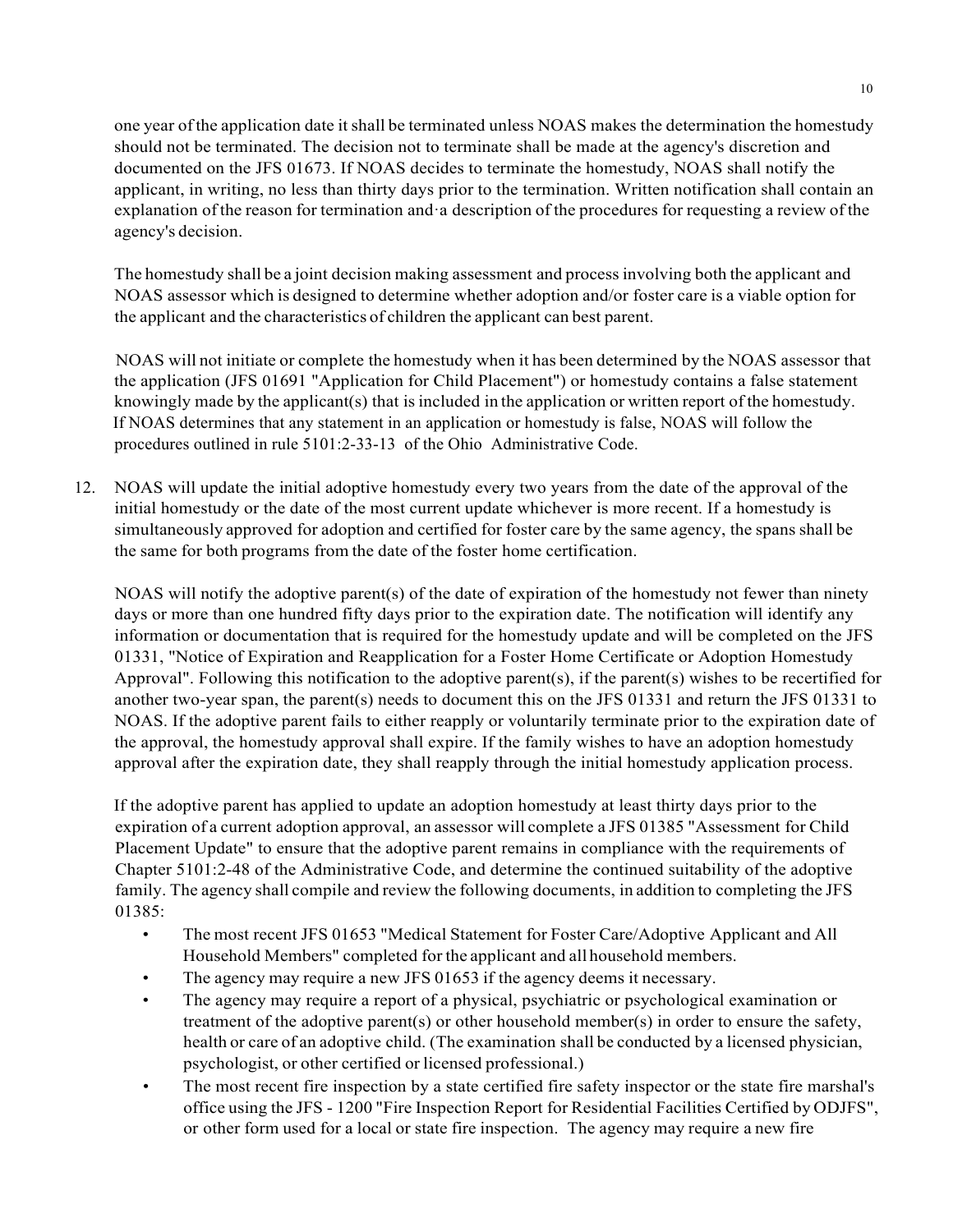inspection at the time of the update if the agency deems it necessary to ensure the home is free from conditions which may be hazardous to the safety of an adoptive child.

- The most recent JFS 01681 "Applicant Financial Statement". The agency may require a new JFS 01681 ifthere have been any substantial changesto the adoptive family'sfinancialsituation.
- The most recent well water test approved by the health department, if applicable. The agency may require a new well water test if the agency deems it necessary.
- The most recent JFS 01530 "Large Family Assessment" (rev. 12/2014), if applicable. If the family circumstances have changed substantially since the previous JFS 01530, or if a JFS 01530 was not previously completed and is now required, the agency shall complete a new JFS 01530 at the time of the update.
- If the agency has the ability to complete the search in SACWIS, the agency shall complete an alleged perpetrator search of abuse and neglect report history through the system for each adoptive parent and adult household member. If the agency does not have the ability to complete the search in SACWIS, the agency shall request a search of the system from ODJFS for each adoptive parent and each adult household member.
- The agency shall conduct a safety audit utilizing the JFS 01348 "Safety Audit" completed within six months prior to the approval of the adoption homestudy update, documenting the residence continues to meet allsafety standards.
- The most recent criminal records check for the adoptive parents and adult household members. Once a homestudy is approved, a new criminal records check shall be conducted, pursuant to section 2151.86 of the Revised Code, for the adoptive parent(s) and each adult household · member every four years prior to approving the adoption update. If an existing resident of the home, including youth placed in the home, turned eighteen years of age during the current approval span, the agency shall have criminal records checks completed at the time of the next update and every four years thereafter at the time of update.
- A minimum of one written reference from a professional who is knowledgeable of the· family dynamics and family functioning. If a reference is not available from a professional, a personal reference from someone aware of the adoptive family's functioning is permissible. This reference shall not be completed by a relative or a household member. This reference is required for families who are only approved for adoption by the recommending agency. If the family is also certified for foster care by the recommending agency, the reference is not required.
- An assessor's update of an adoption homestudy shall include at least one home visit and one interview with each member of the household (except foster children) over the age of four years currently residing in the home. This may be a joint interview or individual interviews.
- If all of the requirements have been met by the adoptive parent(s), they will be approved to adopt for another two-year approval span. The effective date of the adoption homestudy approval will be the first day following the expiration of the previous approval span. The assessor will provide written notification (within ten days of completion of the homestudy update) to the applicant(s) of approval or denial of the update to the adoption homestudy.

If an agency receives a completed JFS 01331 less than thirty days prior to the expiration of the adoption approval, the agency may complete the requirements listed in rule 5101:2-48-12.1 if they have sufficient time and resources to complete the assessment and submit the requirements in paragraph (G) of this rule prior to the expiration date of the current approval span. If the agency is unable to complete the update of the adoption approval prior to the expiration, the adoption approval will expire on the date of expiration. If the family wishes to have an adoption homestudy approval after the expiration date, they shall reapply through the initial homestudy application process pursuant to rule 5101:2-48-09 of the Administrative Code.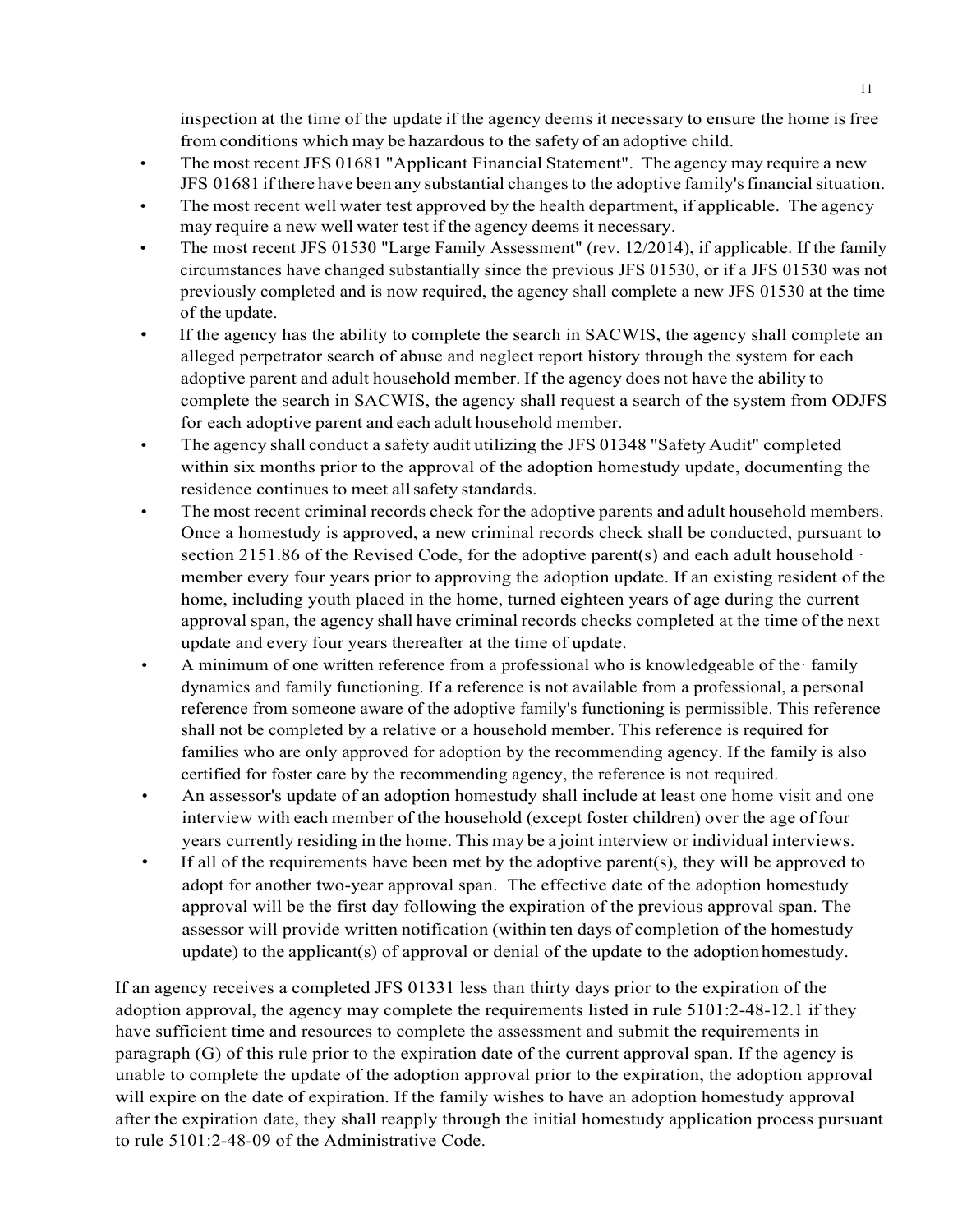- 13. An approved adoptive parent shall notify the recommending agency within one hour of any of the following circumstances involving an adoptive child whose adoption is not finalized:
	- A serious injury or illness involving medical treatment of the adoptive child.
	- Unauthorized absence ofthe adoptive child fromthe home.
	- Removal of the adoptive child from the home by any person or agency other than the placing agency, or attempts at such removal.
	- Any involvement ofthe adoptive child with lawenforcement authorities.
	- The death of the adoptive child.

An approved adoptive parent shall notify the recommending agency within twenty-four hours or the next working day if any of the following occur:

- A change in the marital status of an approved adoptive parent(s).
- Any serious illness or death of an approved adoptive parent or household member.
- The finalization of an adoptive child placed by a different agency.
- A change in the number of household members, not including foster children.
- A criminal charge or conviction of any approved adoptive parent or other adult household member(s).
- A significant change in financial status or income.
- A change of address for the adoptive family that is different than the address listed on the most recent homestudy or update.

If the agency is notified of any of the following changes for the foster caregiver, the agency shall amend the homestudy:

- a. A change in the marital status of the foster caregiver(s).
- b. The death of a foster caregiver or household member.
- c. A change in household members, not including foster children. If the amendment is due to a new household member, the agency shall ensure the following:
	- New household members residing with the adoptive parent shall have a JFS 01653 "Medical Statement for Foster Care/Adoptive Applicant and All Household Members" completed documenting they are free from any physical, emotional, or mental condition which would endanger children or seriously impair the ability of the household member to care for the child placed in the home. If the new occupant is an adopted child who immediately prior to the adoption resided in the home as a foster child, a JFS 01653 is not required. The JFS 01653 shall be dated within ninety days of the date the person becomes a household member. If the agency was not notified of the new household member pursuant to paragraph (B) of rule 5101:2-48-12.2 of the Administrative Code, the agency shall ensure the new household member completes the JFS 01653 within ninety days of the date the agency became aware of the new household member.
	- New adult household members residing with the foster caregiver shall have a bureau of criminal investigation (BCI) and federal bureau of investigation (FBI) records check, as outlined in rule. 5101:2-5-09.1 of the Administrative Code. The criminal records checks shall be conducted within ten working days of the date the person becomes a household member. If the agency was not notified of the change of the new household member pursuant to paragraph (B) of rule 5101:2-48-12.2 of the Administrative Code, then the criminal records check shall be conducted within ten working days of the date the agency became aware of the change of the new household member.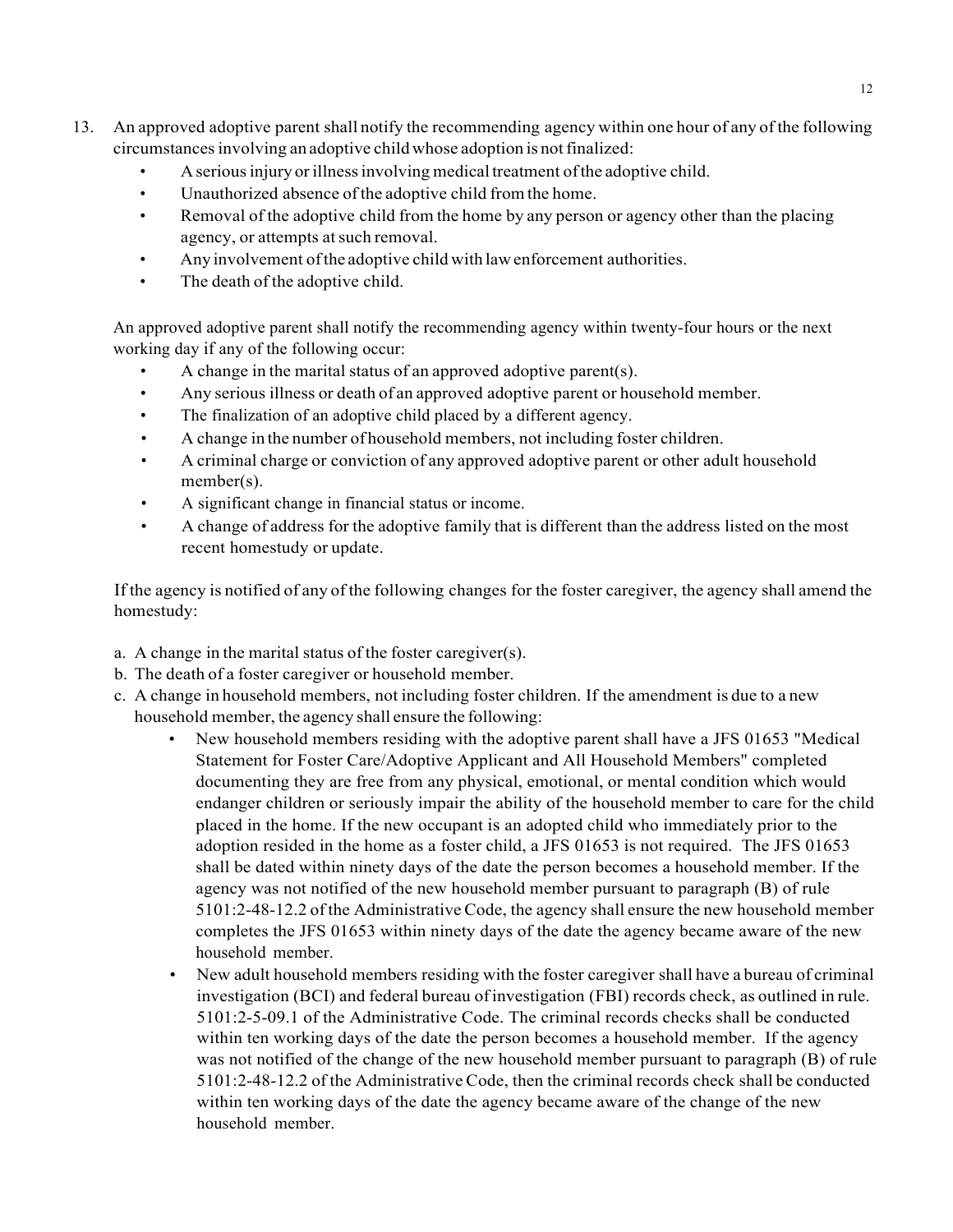- New adult household members shall provide the name of any agency they have applied to or had a homestudy approved for foster care or adoption, or any organization they have worked with in providing care and supervision of children.
- The agency shall request a check of the child abuse and neglect registry of any other state the new adult household member has resided in for the five years immediately prior to the date of the criminal records check for the new household member, as required by division (A) of section 2151.86 of the Revised Code.
- If the new household member is the co-parent or spouse of the foster caregiver and shall therefore be added to the certificate, the agency shall contact all adult children of the new coparent or spouse for a reference. If the person has not previously completed the preservice training, the agency shall ensure the co-parent or spouse completes the preplacement training required pursuant to rule 5101:2-5-33 of the Administrative Code no later than one hundred eighty days after becoming a household member. Once the co-parent or spouse is added to the certificate, the required continuing training hours shall be prorated from the date the co-parent or spouse is added to the foster care certificate through the expiration of the current certification span.
- d. A change of address for the foster family that is different than the address listed on the foster home certificate. If the amendment is due to a change of address of the foster home, the agency shall ensure thefollowing:
	- The agency shall conduct a safety audit documenting the new residence satisfactorily meets all safety standards. The safety audit shall be completed on the JFS 01348 "Safety Audit". The safety audit shall be conducted within ten working days after the change of address.
	- The agency shall require the foster caregiver to obtain a fire safety inspection certifying the new residence is free from conditions hazardous to the safety of a foster child. The fire safety inspection shall be completed on the JFS 01200 "Fire Inspection Report For Residential Facilities Certified by ODJFS" or other form used for a local or state fire inspection. The fire safety inspection shall be requested prior to or within thirty days of the date of the change of address. If the agency was not notified of the change of address pursuant to paragraph (B) of rule 5101:2-48-12.2 of the Administrative Code, then the fire inspection shall be requested within thirty days of the date the agency became aware of the change of address. The fire safety inspection shall be conducted prior to or within ninety days of the date of the change of address. If the agency was not notified of the change of address pursuant to paragraph (B) of rule 5101:2-48-12.2 of the Administrative Code, then the fire inspection shall be conducted within ninety days of the date the agency became aware of the change of address.

An amendment is a narrative of the assessor's evaluation of the change that has occurred in the approved adoptive family. The agency shall note the date they were notified of this change. The amendment shall be completed within thirty days of the date of the change, or within thirty days of the date the agency became aware of the change if notification did not occur pursuant to paragraphs of (A) or (B) of rule 5101:2-48- 12.2 of the Administrative Code.

- 14. Education group sessions and individual family interviews will be used by the agency in completing the family homestudy and making placement decisions.
- 15. Children will be matched to adoptive parents based on the child's best interests and the prospective parents' ability to respond to the child's special needs. The matching decision will be based on, at a minimum, consideration of the placement of siblings together, the JFS 01690 "Documentation of the preadoptive Staffing and Updates", the JFS 01689 "Documentation of the Placement Decision-Making Process" and the JFS O1688 "IndividualizedChild Assessment" if applicable. The custodial agency may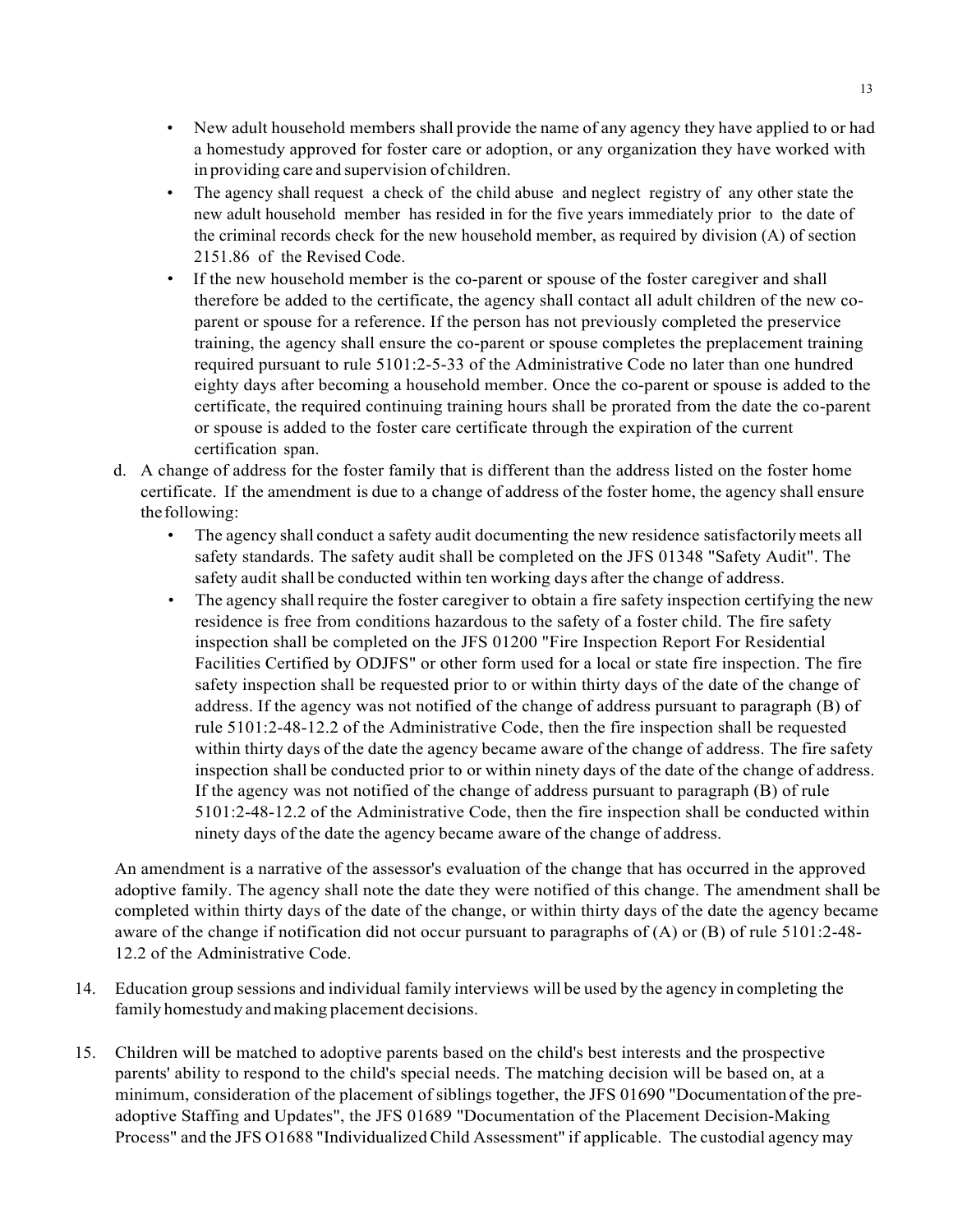also consider placement preferences of the birth parents. No chronological waiting list of adoptive families will be maintained. Regardless of geographic location, the following preferential order will be applied when considering families in the matching process:

- a. If only one relative or if only the child's current foster caregiver has expressed an interest in adopting the child, and if the agency deems that placement with the relative or foster caregiver is in the child best interest, the agency shall give preference to this family in the placement selection. The agency is not required to consider other families in the matching process.
- b. The following isthe preferential order for the placement of a child if more than one family is being considered forplacement:
	- (1) For a child federally recognized as a member of a tribe or Alaskan Native Village, the Indian Child Welfare Act of 1978, 25 U.S.C. 1901 (ICWA) shall take precedence in any adoption proceedings.
	- (2) Whenever possible and in the best interest of the child(ren), sibling groups should not be separated.
	- (3) Any adult, or the child's current foster caregiver when the following apply:
		- (a) The adult has expressed an interest in adopting the child and already has an approved adoptive homestudy, or has submitted the required document listed below at least five business days prior to the scheduled matching conference:
			- (i) The JFS 01691 "Application for child Placement" (rev. 12/2014)
			- (ii) The JFS 01692 "Application for Adoption of a Foster Child or Sibling Group" (rev. 12/2014)

(iii) The adoption application or equivalent document that is required in the state the adult residesin.

- (b) Placement with the adult would establish permanency for the child and be in the best interest of the child.
- (4) A foster caregiver with whom the child has resided in the past, whose placement would be in the best interest of the child and who is approved for adoption pursuant to Chapter 5101:2-48 of the Administrative Code or the laws of the state where the previous foster caregiver now resides.
- (5) Any other approved adoptive parent(s) who is accepting of the child's characteristics, who has expressed an interest in adopting the child, and whose placement would be in the best interest of thechild.
- c. If there are more than five families who are potential matches for the child, the agency may narrow the number of families to a minimum of five based on:
	- (1) The preference to keep siblings together if in the child's best interest.
	- (2) The level of experience the family hasin working with a children who have the specific behavior, medical or mental health challenges that the specific child presents.
- d. If there are no families available to be considered at a matching conference for a specified child, the agency shall conduct child-specific recruitment for the child prior to the next matching conference. Child-specific recruitment shall include at least two of the three activities below
	- (1) Distribution of written information regarding the child to two or more adoption agencies, media outlets, or social media sites used to recruit adoptive families for the child.
	- (2) Review of the case file for relatives or individuals in the child's past who may be able and willing to provide a permanent home for the child.
	- (3) Exploration with the child ofindividuals with whom the child isfamiliar who may be able and willing to provide a permanent home for the child.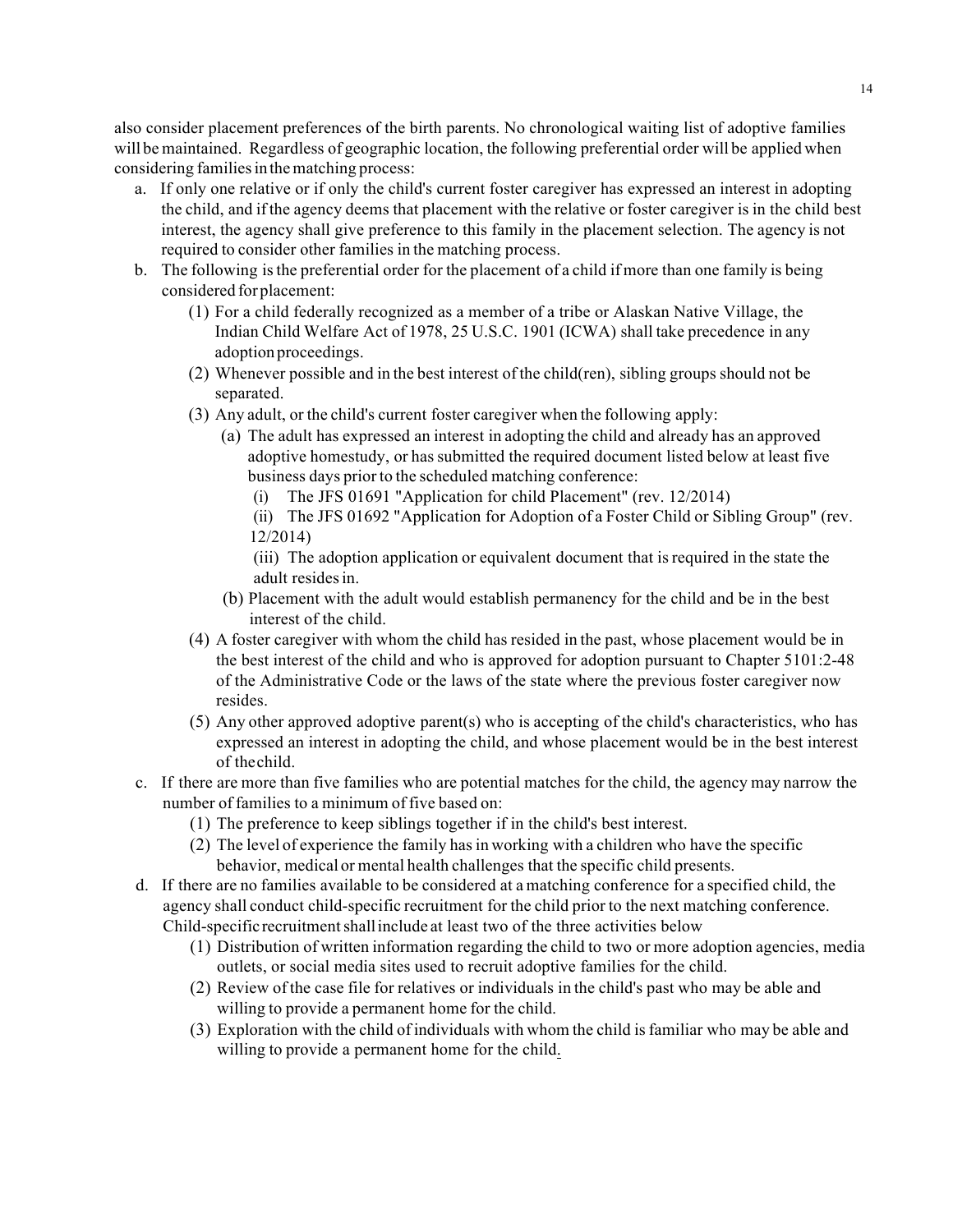- e. Other items that need to be taken into consideration in the matching process are:
	- (1) The child's preference may be considered if the child has the capacity to express a preference.
	- (2) Normally, a NOAS adoptive family will not be considered for another adoptive placement until any current adoptive placement(s) is legalized. An exception can be made only with the written consent of the custodial agency of any unlegalized children in the home.

Placement decisions will be shared by NOAS and the child's referring custodial agency, although it is recognized that the custodial agency holds the final legal responsibility to determine placements. The custodial agency will conduct a structured decision making process to select the most appropriate family to be matched with the child. Staff involved in placement decisions will include the child's NOAS permanency planning specialist, the family's NOAS permanency planning specialist, the NOAS supervisor and/or permanency planning director, the child's custodial agency worker, and the custodial agency supervisor. These persons will have input in the completion of the JFS 01689 "Documentation of the Placement Decision-Making Process". An exchange of detailed information between agencies concerning the child and prospective adoptive family will take place. Initial contact with the prospective adoptive parent(s) will be made by the adoptive parent(s)' social worker unless the agency gives permission for another agency to contact the adoptive parent(s). When an adoptive family has been selected, a JFS 01654 "Adoptive Placement Agreement" will be signed by the adoptive parent(s), a representative of the custodial agency and a representative of the agency that will be providing the adoption services for the adoptive family, on or before the date of the adoptive placement. A copy of the signed agreement will be given to the adoptive parent(s) and any other signer of the agreement.

All approved families who have notified NOAS of their interest in a child on referral and all NOAS families accepting of the child's characteristics (per the family's completed JFS 01673-A "Child Characteristics Checklist for Foster Care and Adoption") will be considered to be presented to the custodial agency for the matching conference and considered equally regardless of race, color, national origin, or geographic boundaries. Nondiscriminatory procedures shall be utilized to review all approved adoptive families for matching with available children, to select approved families to be presented at the matching conference for available children and to match a child with an approved family outside of the agency's jurisdiction. An agency cannot use race, color or national origin as a basis for denying or delaying presentation of a family at a matching conference and cannot use the family's geographical location as the basis for denying or delaying a child's adoptive placement. Regardless of a family or child's geographic location, allfamilies expressing interest in a particular child must be considered at the time of matching. The child's needs and best interest are paramount.

NOAS works in conjunction with custodial agencies to assure that children referred to NOAS will not be placed into an adoptive family unless permanent custody of the child is attained nor will a child be placed in an Ohio home for adoption unless a homestudy has been completed and approved. If a family from a state other than Ohio has been identified as a match for a child, the custodial agency will assure that the adoptive home has been approved by the receiving state, pursuant to ICPC rules. NOAS also works with custodial agencies to assure compliance with the "Indian Child Welfare Act of 1978". Prior to adoptive placement, NOAS, in conjunction with the custodial agency, will provide the adoptive parent with the following: the child study inventory, information regarding any child-specific financial and medical resources, known or anticipated, including subsidy information, the child's lifebook, if applicable, materials the birth parents request be given to the adopted person or adoptive parents when authorization is given on the JFS 01693 ("Ohio Law and Adoption Materials") photographs of the birth parents that the birth parent requested be given to the adopted person or adoptive parent when authorization is given on the JFS 01693, the birth parent's first name when authorization is given on the JFS 01693, and the social security number, if applicable.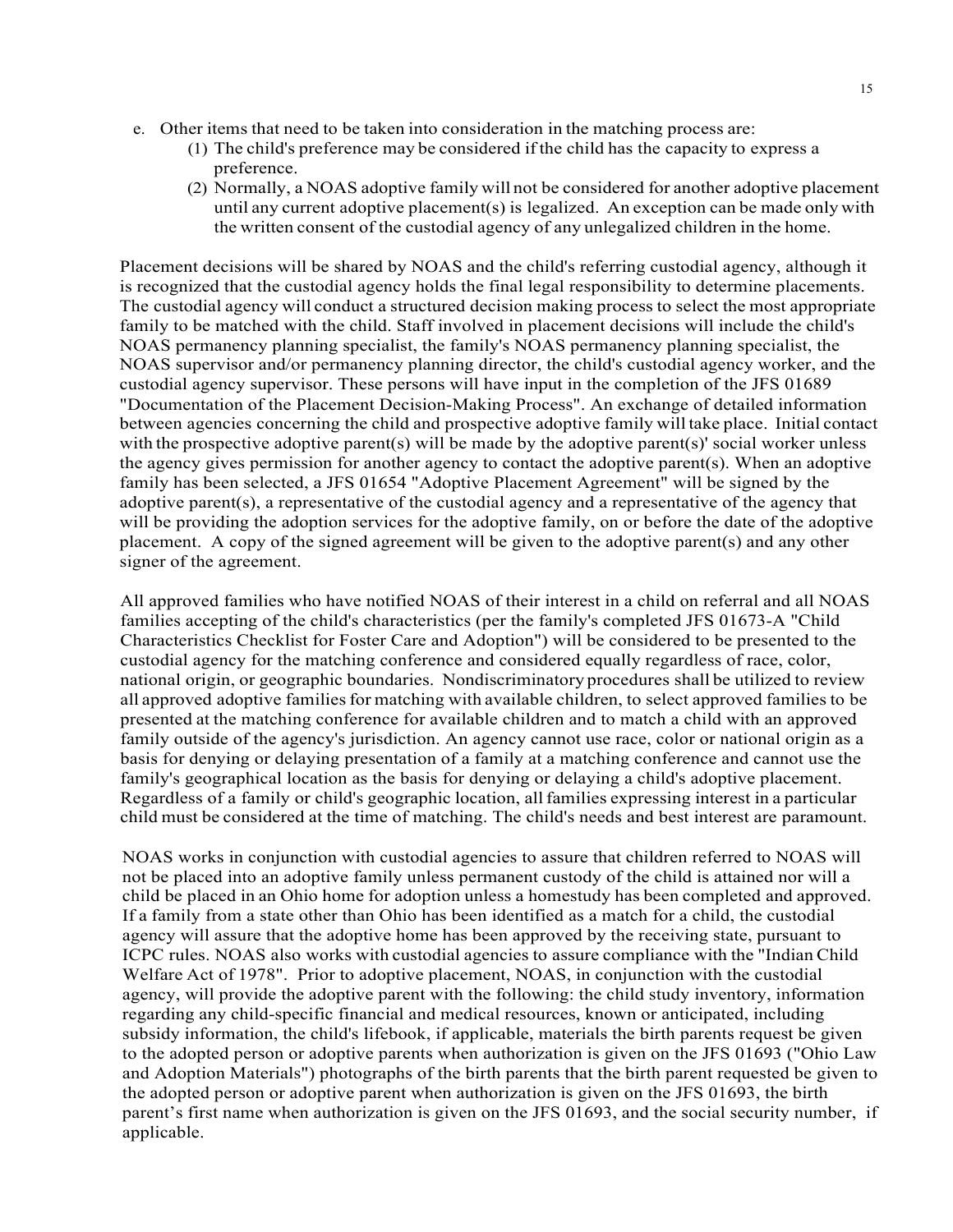- 16. The child and his/her adoptive family will be provided with as complete a personal history as possible prior to placement. This information will include a developmental history on the child; a summary of the health, personality, genetic history, and physical descriptions of the birth parents; the child's previous foster family experiences; and any other information submitted to NOAS from the custodial agency as outlined in rule 5101: 2-48-15 (which includes a child's prior adjudications and known acts of violence and the JFS 01667 "Adoption Information Disclosure" form completed by the custodial agency). All reasonable assistance will be given the adult adoptee seeking to supplement the information given at the time of placement.
- 17. Open Adoption Policy: Openness refersto the degree to which identifying information isshared between the birth parents and adoptive parents. NOAS supports the concept of openness in adoption to the degree in which it is in the best interests of a particular child. Since most of the children placed are school-age or older, they come to us in full possession of identifying information. As a non-custodial agency, NOAS does not have a role in the legal decisions regarding openness between the custodial agency and the birth parent.
- 18. NOAS will notify the public children services agency in the county in which the prospective parent(s) resides, in writing, of an impending adoptive placement no later than ten days prior to the placement of the child in the adoptive home. This notification letter will include:
	- A description of the prospective adoptive child's special needs,
	- The prospective adoptive child's age,
	- The name of the prospective adoptive parent(s), and
	- The number of children that will reside in the prospective adoptive home when the prospective adoptive child is placed in the prospective adoptive home.

This does not apply to a stepparent adoption. In the case of an infant placement, the notification may be made prior to the birth of the child.

- 19. When an applicant seeking to adopt a minor or foster child will have at least five children residing in the prospective adoptive home (including foster children, children in kinship care, adoptive children and birth children) after the minor or foster child to be adopted is placed in the home for adoption, a NOAS assessor will complete a JFS 01530 "Multiple Children/Large Family Assessment" prior to each adoptive placement. If this situation already exists when the initial homestudy is being completed, a JFS 01530 will be completed in addition to the JFS 01673 "Assessment for Child Placement (Homestudy)" and will be attached to the JFS 01673.
- 20. If a foster caregiver who is not an approved adoptive parent expresses the desire to adopt a foster child or sibling group that has been residing with the foster family for at least six consecutive months, NOAS will assess the family using the procedures outlined in rule 5101:2-48-11.1. These procedures provide for a shortened homestudy process by using the JFS 01692 "Application for Adoption of a Foster Child or Sibling Group" to assess the family.

As stated previously, foster caregivers who wish to adopt a child in the home are given priority consideration (after all adult relatives and relatives/non-relativesthat the birth mother has indicated by name as a potential resource). The time that the child has spent in the foster caregiver's home prior to the adoptive placement date will count toward the supervisory time required prior to legalization.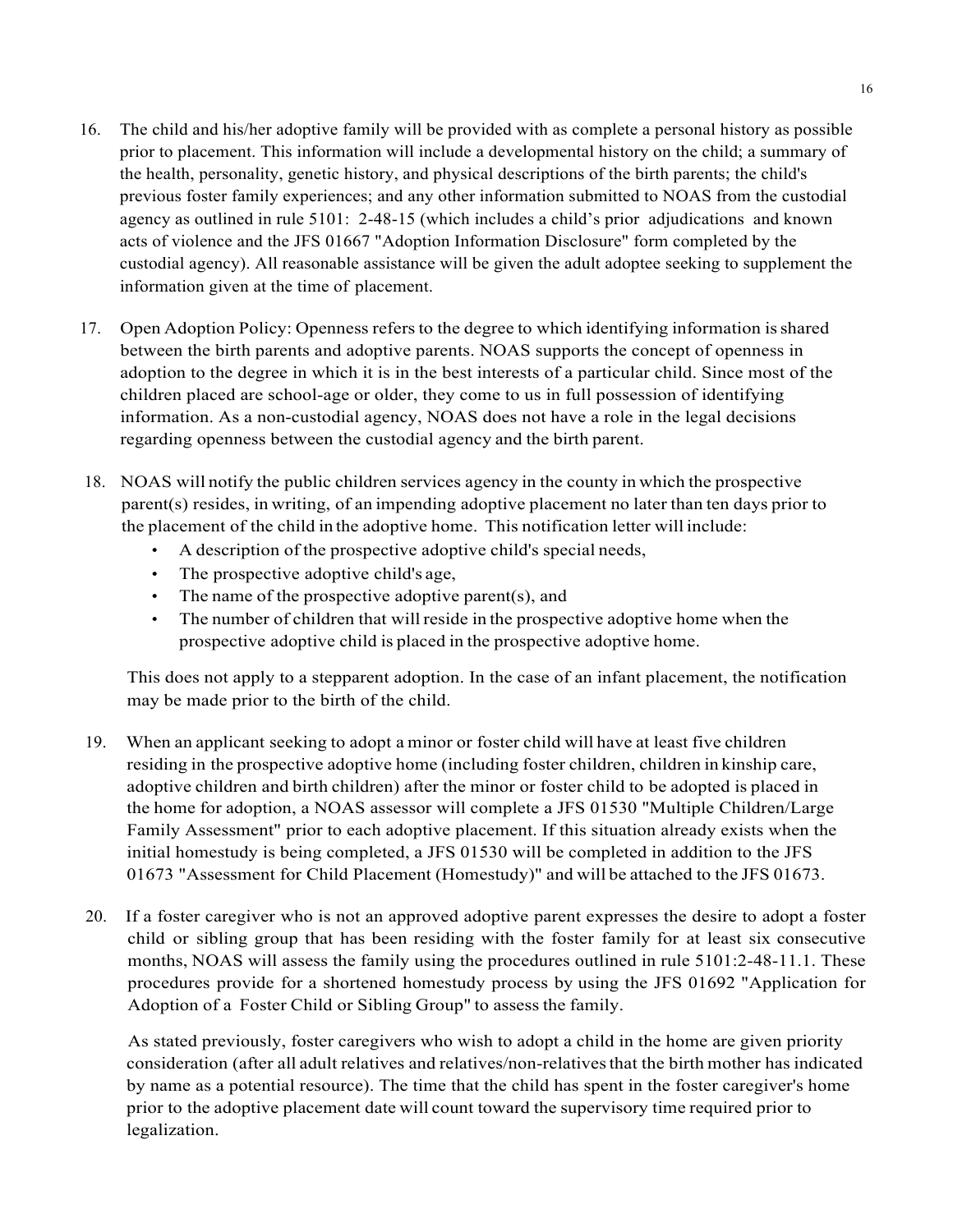Foster caregivers who did not wish to be approved as an adoptive family when they were initially certified to provide foster care but who later decide to become an adoptive family (but not for a foster child or sibling group in their care), will be assessed using the process outlined in rule 5101: 2-48-11.

- 21. Normally, a NOAS adoptive family will not be considered for another adoptive placement until any current adoptive placement(s) is legalized. An exception can be made only with the written consent of the custodial agency of any unlegalized child(ren) in the home.
- 22. When an applicant knowingly makes a false statement in the application or homestudy process or when an adoptive child is placed in an approved adoptive parent(s) home and the adoptive parent(s) or other household member(s) knowingly makes a false statement that results in the assessor reassessment of an approved or updated homestudy, the NOAS assessor will report incidents of falsification according to the procedures outlined on rule 5101:2-33-13 of the Ohio Administrative Code and NOAS will then proceed with the administrative falsification procedures as outlined in rule 5101:2-33-13 of the Ohio Administrative Code.
- 23. The agency will provide pre-finalization services to all adoptive families from the date of adoptive placement of the child until the issuance of a final decree of adoption. Services provided directly by NOAS will include case management, counseling, and crisisservices. Referrals will be provided to community service providers for diagnostic and therapeutic services.

The assessor will make face-to-face post-placement visits in the adoptive parent(s)' home with the adoptive parent(s) and the child throughout the finalization period as follows:

- a. At aminimum, one face-to-face visit with the child and adoptive parent(s) shall be made during the first seven days of the placement, not including the date of placement.
- b. At aminimum, one face-to-face visit with the child and adoptive parent(s) shall be made during the first thirty days of placement, not including the visit during the first seven days of placement.
- c. After the first thirty days, at a minimum one face-to-face visit with the child and the adoptive parent(s) shall be made monthly.

The frequency of visits with any other household members shall be as follows:

- a. At aminimum, one face-to-face visit in the home with any household member whose permanent residence is the adoptive home shall be made every sixty days.
- b. At a minimum, two face-to-face visits in the home prior to finalization with any household member whose permanent residence is the adoptive home although he or she may temporarily reside elsewhere. No less than sixty days between visits.

During each visit, the assessor shall gather information on how the placement is progressing from the child, as appropriate to his or her ability to communicate, the adoptive parent(s) and other household members, in applicable visits. All contacts and visits shall be documented in the child's case record and addressthe following:

- a. The child's safety and well-being within the adoptive home. In assessing the child's safety and well-being, the assessor shall consider the following through observation and individualized interviews with each person obtained during the visit:
	- (1) The child's current behavior and emotional and social functioning in the adoptive home and any other settings.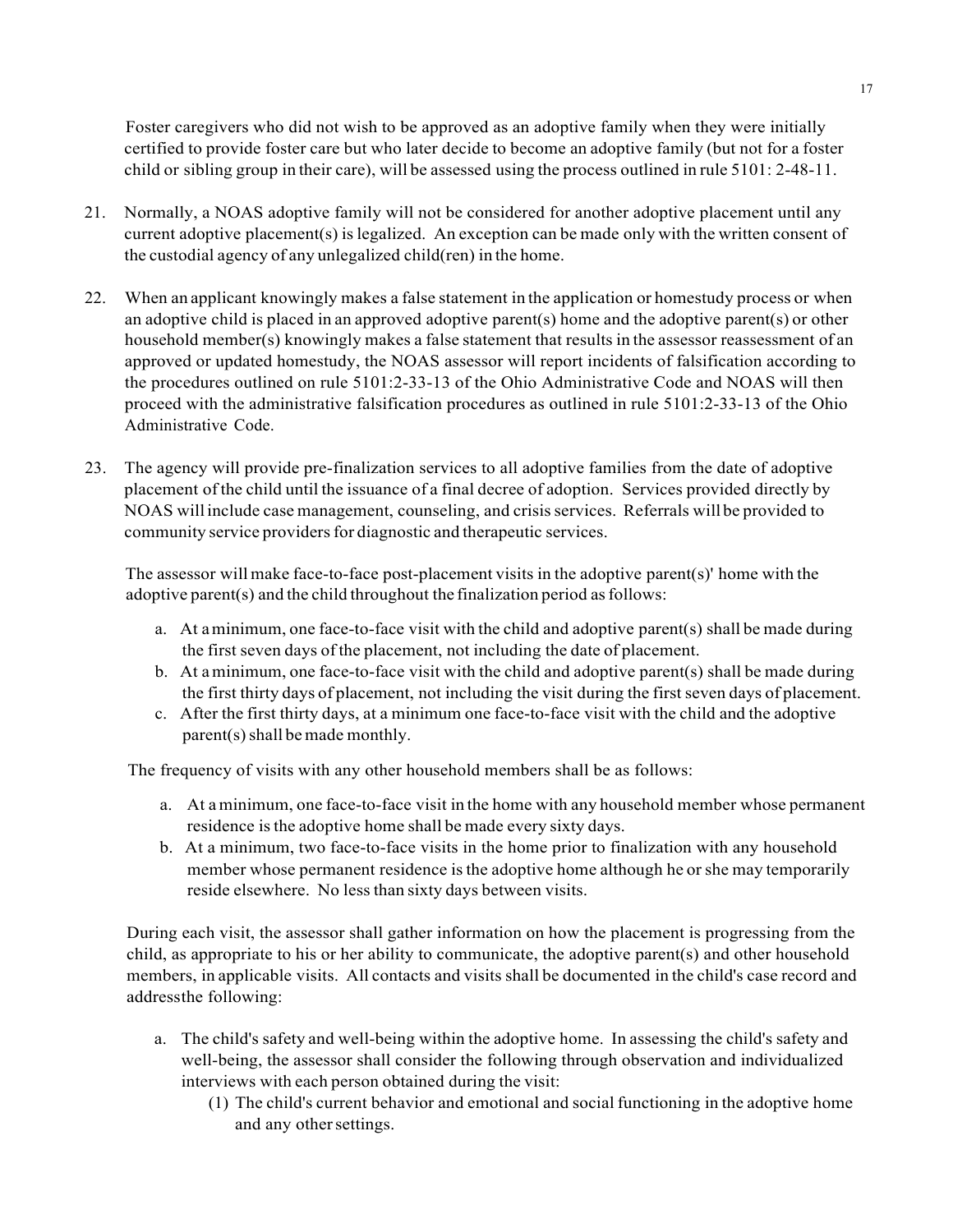- (2) The child's adjustment to the placement.
- (3) The child's feelings around loss, separation and the reasons for being adopted.
- b. Any new information regarding the child, the adoptive parent(s) or the other household members, including, but not limited to: changes in marital status; significant changes in the health status of a household member; placement of additional children; birth of a child; death of a child or household member; a criminal charge, conviction or arrest of the child, adoptive parent(s) or any household member; addition or removal of temporary or permanent household members; family's relocation; child's daily activities; a change in the adoptive parent(s) employment or any financial hardships; and/or any supportive services needs for the child or adoptive parent(s) to assure the child's safety and well-being.

For a child who is placed through the "Interstate Compact for the Placement of Children" into an approved adoptive home outside of Ohio:

- a. Request the out-of-state children services agency (CSA) to conduct visits with the adoptive family in the home as identified in this rule and to submit written supervisory reports on a monthly basis.
- b. At a minimum, one face-to-face visit shall be conducted by the assessor within the PCSA or PCPA who is a responsible for the child's case, or another assessor employed or contracted by the PCSA or PCPA who has been delegated to act on behalf of the assigned assessor in his or her absence once every six month period prior to the finalization ofthe adoption.
- c. The assessor shall observe and document the interaction between the adoptive child, the adoptive parent and all other household members pursuant to rule 5101:2-48-17 of the Ohio Administrative Code.

An assessor will complete a JFS O1699 ("ODJFS Prefinalization Adoption Assessment Report") which will be provided to the prospective adoptive parent (including foster caregiver adoptive situations) no later than twenty days prior to the date scheduled for the final hearing on the adoption unless the court determines there is good cause for filing the report at a later date.

- 24. NOAS will provide or arrange for post-finalization services upon request or referral to allfamilies who have previously adopted through the agency or adoptees who were placed by the agency. Postfinalization services offered directly by the agency will include information, case management and counseling. The agency will also make referrals to other agencies providing post-finalization services and community resources, upon written request of a parent, legal custodian or guardian, provide consultation on adoption-related issues to non-agency professionals who are working with the family, and provide information regarding procedures to release identifying information according to rule 5101:2-48-20 of the Ohio Administrative Code.
- 25. NOAS will provide for an agency review in response to complaints from adoptive applicants, prospective adoptive families and adoptive families regarding the application or homestudy process, denial of an applicant for adoptive placement or other pre-placement or post-placement adoption services offered by the agency within 30 days of receipt of request. Applicants will be provided specific notice of their right to a review, which will include a face-to-face meeting with the adoptive applicant, prospective adoptive families and adoptive families requesting an agency review, the adoptive family caseworker, the executive director of the agency or the executive director's designee, who will serve as the review agent and any other individual with information regarding the complaint, as deemed appropriate by the executive·director or designee. The review agent will render a written decision,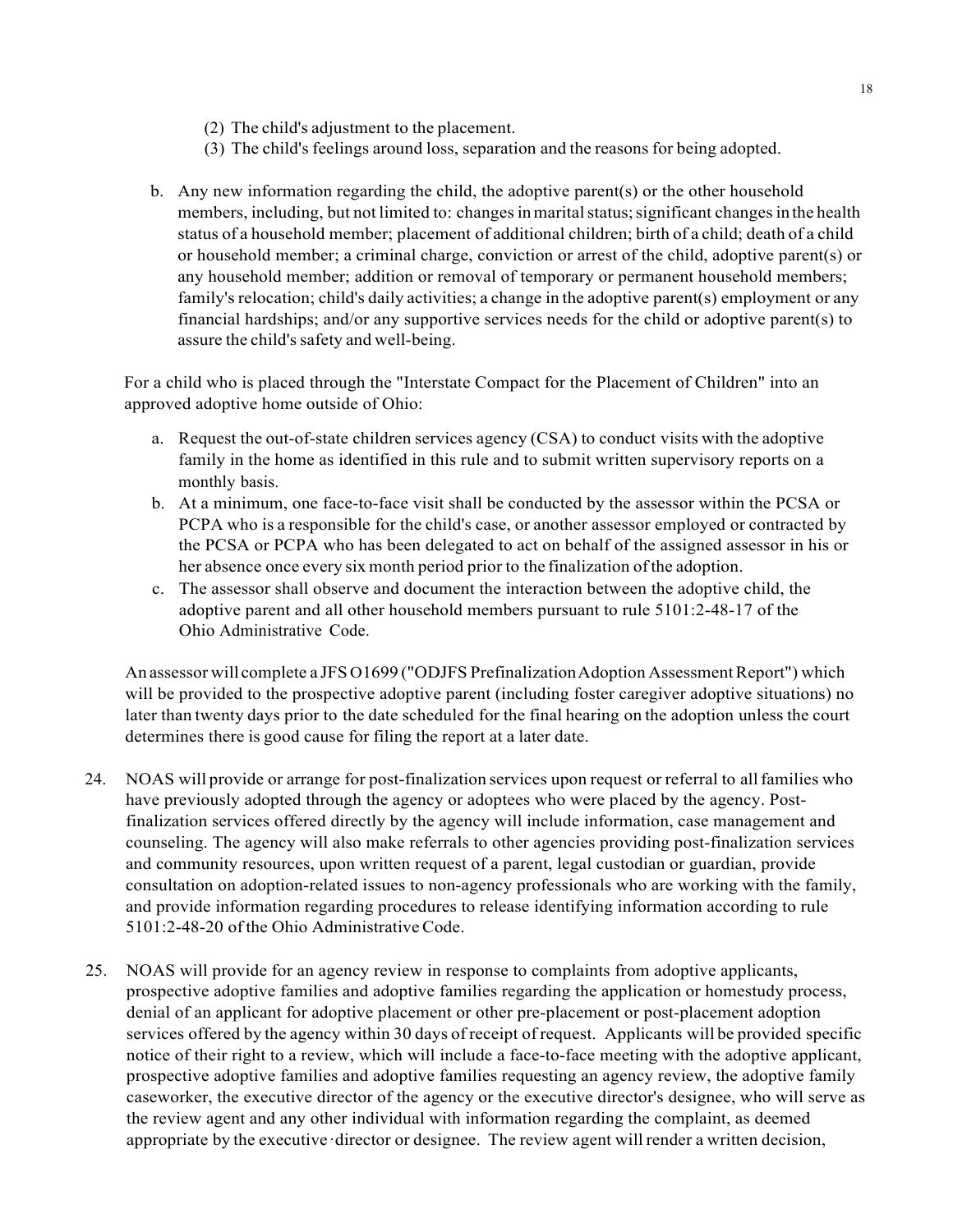including the reason for the decision, based upon evidence presented at the review, within 15 days of the review, with a copy to all parties involved. All documentation about the review will be maintained in the family's and child's (if applicable) case record. If an approved family requests an agency review because the family believes they were denied an adoptive placement solely on the basis of geographic location, the custodial agency shall provide the family with notices and copies of all materials related to requesting a state hearing. For complaints involving alleged discriminatory acts, policies or practices pertaining to the foster care and adoption process that involve race, color or national origin, the procedures outlined in rule 5101:2-33-03 of the Administrative Code supersede the requirements of this rule. NOAS will follow the procedures as outlined in rule 5101:2-33-13 of the Administrative Code when an agency determines there may knowingly be falsification on an adoptive application or homestudy, or any other document submitted during the homestudy process.

- 26. NOAS does not charge a fee to families adopting a child with special needs if the family remains with NOAS and continues to pursue adopting a child(ren) on referral to NOAS. However, fees will be charged in the following situations:
	- a. Transfer or Sharing of a Homestudy:

If a family wants their homestudy transferred to another agency, within two years of the completion of their homestudy, NOAS will charge the family \$2,600.00 to complete this transfer regardless of whether or not the receiving agency charges a fee to complete a homestudy. After two years, if the family requests their assessment to be transferred, NOAS will charge \$750.00. After four years, if the family wants their homestudy transferred, a fee of \$150.00 will be charged. These rates also apply if a family's homestudy is shared with another agency or entity for placement of a child for which NOAS has no contract. NOAS will not sign for the approval to transfer the homestudy or agree to share the homestudy until this fee is paid in full. This new fee schedule takes effect for any transfer or shared homestudy arrangement initiated on July 1, 2016 or later. These fees will be waived if the family has finalized an adoptive placement through NOAS.

- b. Completing Adoption Updates for Families not Actively Seeking an Adoptive Placement: An adoption homestudy needs to be updated every two years. NOAS does not charge for the first update (when the family has been approved for two years). NOAS does not charge for the second update (when the family has been approved for four years) either if at least one of the following has occurred:
	- (1) The family has legalized an adoptive placement throughNOAS.
	- (2) The family has received a foster or adoptive placement through NOAS.
	- (3) The family agreed to be included in a matching conference after having been given all ofthe information about the child even if the family was not selected for the child by the custodial agency. However, this exemption does not apply if the family rejects the placement after having been selected for the child.
	- (4) There have been temporary extenuating circumstances that have greatly impacted the family's ability to accept an adoptive or foster placement.

If none of the above four items have occurred, a fee of \$250 will be charged to the family to complete the second update. For every other update (every four years) after the second update, a fee of \$250 will be charged if none of the above four items have occurred within the previous four years. NOAS will not complete this update unless the fee for the update is paid in full at least 60 days prior to the expiration date of the homestudy. This new fee schedule takes effect for any update that is due on July 1, 2016 or later.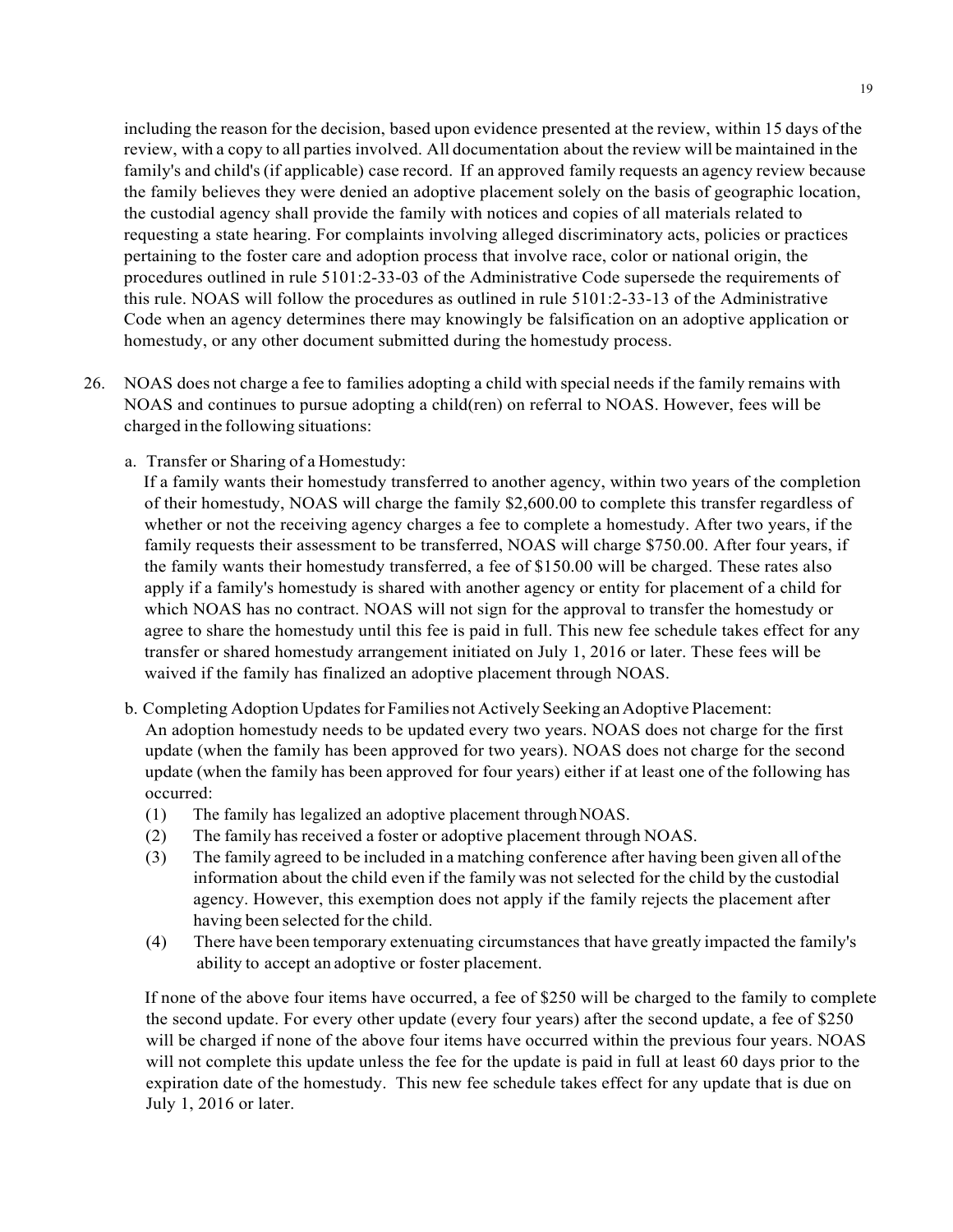27. Following are the Ohio regulations regarding the sharing and transfer of adoption homestudies:

"Sharing an adoptive homestudy" means forwarding an approved adoptive homestudy to a public children services agency (PCSA), private child placing agency (PCPA), or comparable agency in another state for consideration of potential adoption matches, or receiving an approved adoptive homestudy from a PCSA, PCPA, private non-custodial agency (PNA) or comparable agency in another state for the same purpose.

"Transferring an adoptive homestudy" means releasing a copy of the approved homestudy and all related materials to another agency. Upon acceptance of the receiving agency and the execution of the JFS 01334 "Recommendation for Transfer of a Foster or Adoptive Home" the sending agency is relieved of allresponsibilitiesrelated to the approved adoptive family.

An agency shall not solicit homestudies or transfers from other agencies for the purpose of locating a family of a specific race, color or national origin. An agency shall only consider approved homestudies forwarded by another agency. A copy of the adoption homestudy shall not be accepted directly from the approved adoptive parent or other individual. An adoptive parent may provide other information to the receiving agency that the parent considers to be relevant. The agency shall not require any additional documentation for the homestudy beyond the requirements of Chapter 5101:2-48 of the Administrative Code. If the approved adoptive family has signed a release of information the agency shall make the homestudy available to any other agency requesting a copy of the homestudy for sharing or transferring. An agency or probate court shall not release or accept a homestudy for sharing or transferring purposes if it has been determined that the application, homestudy or a supporting document contains a false statement knowingly made by the adoptive parent. The agency shall follow the procedures outlined in rule 5101:2- 33-13 of the Administrative Code when the determination has been made that a document was falsified. The agency may charge a reasonable fee for the release of the homestudy and related materials.

The agency shall forward a copy of the homestudy and allrelated materials within fifteen working days of the receipt of the signed release of information and any applicable fee.If the request isto transfer the homestudy, then the most recent report of the alleged perpetrator search of child abuse and neglect information from the statewide automated child welfare information system (SACWIS) shall also be forwarded to the receiving agency with the homestudy and related materials.

If the agency or probate court in receipt of the homestudy determines that the homestudy or a supporting document contains a knowingly false statement, the agency or probate court in receipt of the homestudy shall not consider the homestudy in any matching conference or for consideration of a transfer and shall notify the sending agency in writing of the false statement within three days of the determination of the false statement. If an incomplete homestudy is received from an agency, or supporting documentation is missing from the record, the receiving agency shall notify the sending agency in writing within ten days from the date of receipt of the incomplete homestudy.

Upon receipt of the record, the receiving agency shall assign an assessor to review the information received and conduct an assessment of the transfer request. In addition to reviewing the recommending agency's records and any information provided by the adoptive parent(s), the assessor shall:

a. Contact staff from the current recommending agency and the adoptive parent(s) to determine the reasons why the request to transfer is being made at this time.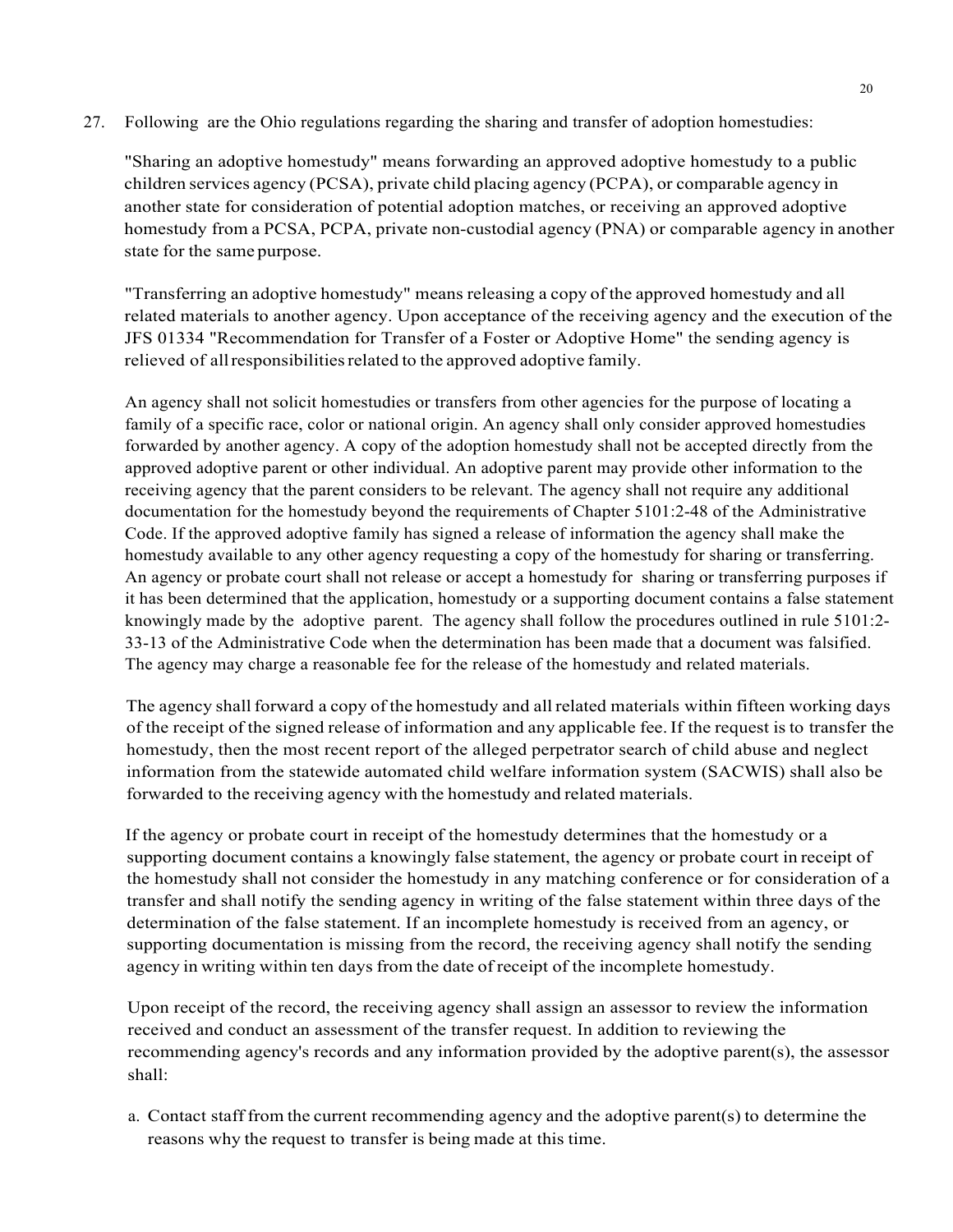- b. Make at least one visit to the home and conduct a face-to-face meeting with each adoptive parent and all other household members.
- c. Receive three new personal references for the adoptive parent(s) from persons who are unrelated to the.adoptive parent and do not live with the family.
- d. Receive new references from all adult children of the adoptive parent(s). Ifthe adult children are unable or unwilling to provide a reference this shall be assessed during the transfer process and documented in the provider record.
- e. Conduct a new criminal records check for all persons subject to a criminal records check residing in the home. Results shall be obtained, reviewed and approved prior to accepting the transfer request.
- f. Complete a new safety audit of the adoptive home on the JFS 01348 "Safety Audit" (rev. 12/2014) to ensure the home meets all current safety requirements.

If a transfer request is pending within ninety days immediately prior to the expiration date of the two year approval span, the current agency and .the receiving agency may determine through mutual agreement which agency will conduct the update of the adoption homestudy. The assessor shall complete the transfer assessment within sixty days of the date the complete record was received from the current agency.

Upon completion of the assessment, the assessor shall make a final decision regarding the transfer and document that decision in the receiving agency's record. Written notice of the decision shall be given to the adoptive parent and the recommending agency within five working days of the date the decision was made. The approval or rejection of a transfer request rests solely with the receiving agency. Nothing in this rule shall be construed to require an agency to accept the transfer of an adoption homestudy from another agency. If the decision is to deny the transfer request, all information contained in the copy of the record from the current recommending agency as well as any information gathered during the transfer assessment, including the written notice to deny the request, shall be maintained by the agency for at least two years. If the decision is to approve the transfer request, the JFS 01334 shall be completed and signed by both the sending and receiving agencies, and all information gathered during the assessment process shall be incorporated into the receiving agency's adoptive provider record.

Homestudies received from other agencies shall be regularly considered for potential adoption matches pursuant to rule 5101:2-48-16 of the Administrative Code, and shall be maintained according to the agency's policy.

- 28. NOAS will make the homestudies of any of its approved adoptive families, who have signed the authorization for release of information form, available to any other PCSA, PCPA or PNA which requests a copy of the homestudy within 15 days after the request to the designated agency. NOAS does not charge a fee to the receiving agency for the release of the homestudy and related documents. However, NOAS will not release a homestudy to any other agency or probate court when it has been determined that an application, homestudy or any document provided during the homestudy process contains a false statement knowingly made by the applicant(s) that is included in the written report of the homestudy. If the agency receiving the homestudy determines that the homestudy contains a knowingly false statement, that agency shall not consider the homestudy in the matching process and shall notify NOAS in writing of the false statement within three days of the determination ofthe false statement.
- 29. If a PCSA, PCPA or PNA expresses an interest in making a placement with a NOAS approved adoptive family, the PCSA, PCPA or PNA must be willing to enter into a fee-for-service contract with NOAS.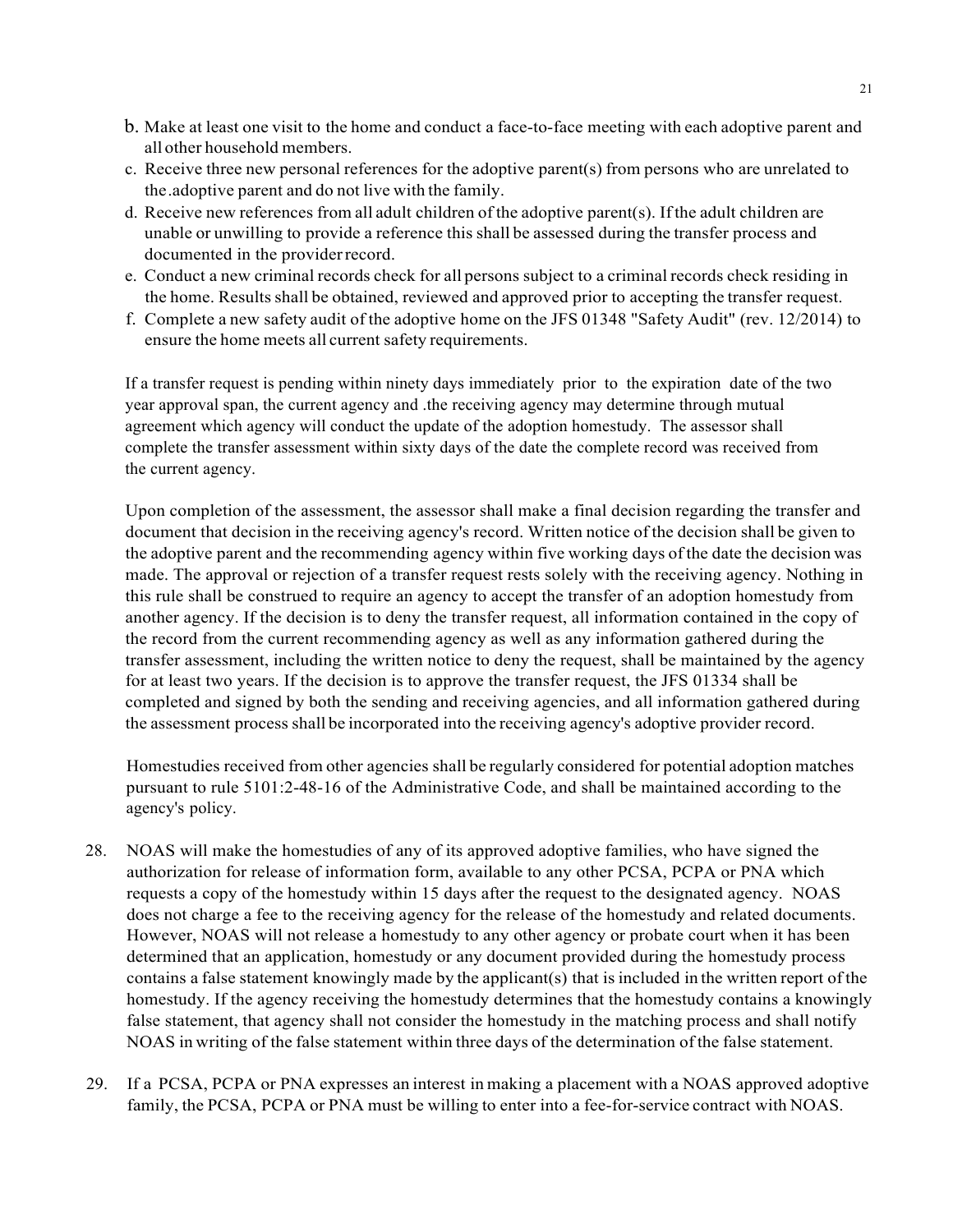- 30. NOAS allows the adoptive applicant the ability to review their homestudy, but prohibits the actual release of the homestudy to the adoptive applicant.
- 31. NOAS will not consider a homestudy that has been sent to NOAS by a prospective adoptive parent. Only homestudies completed by NOAS or forwarded to NOAS by another agency will be considered. Approved homestudies received from another PCSA, PCPA or PNA will be maintained in the same manner as NOAS approved homestudies. Homestudies from other agencies shall be regularly considered for potential adoption matches until the family is no longer available for adoption, a child has been matched with the family or the homestudy has expired. NOAS will integrate all homestudy materials and related documents received from other agencies into the NOAS files of approved homestudies.
- 32. NOAS will inform the adoptive parent(s) of the process and timelines involved in requesting, from the Ohio Department of Health, certain information from the adoptive child's adoptive file which may include identifying information about the birth parents and requesting from the Ohio Department of Health assistance for the birth family or birth siblings to find the adopted person's name by adoption, if desired by the adopted person, according to Rule 5101: 2-48-20 (B). It should be noted that none of this information can be made available if the birth parent(s) have signed a denial for the release of this information.
- 33. The use of recreational marijuana remains illegal in the state of Ohio. In terms of medical marijuana, although legalized by the state of Ohio, under federal law, as a Schedule I Narcotic in the Controlled Substances Act, marijuana remains illegal as a substance. NOAS is responsible for the safety and well-being of all children placed in the care of the home this agency approves for foster care and adoption. Despite the growing acceptance and promotion of both recreational and medical marijuana, the agency will choose to err on the side of caution, and restricts the use of recreational and/or medical marijuana for any applicants, licensed foster/adoptive parents or household members.
- 34. The agency reserves the right to modify these policies in specific situations in order to meet the placement needs of children on referral to the agency.
- 35. NOAS uses the most current version of all ODJFS forms that are mentioned in this policy.

JH/cb/4/25/79

| Revised: 12/8/00; | Approved: Board of Trustees Meeting, 12/14/00                    |
|-------------------|------------------------------------------------------------------|
| Revised: 9/10/02; | Approved: Board of Trustees Meeting, 10/10/02                    |
| Revised: 1/7/03;  | Approved: Board of Trustees Meeting, 1/9/03                      |
| Revised: 3/12/03; | Approved: Board of Trustees Meeting, 3/20/03                     |
|                   | Revised: 12/11/03; Approved: Board of Trustees Meeting, 12/11/03 |
| Revised: 2/12/04; | Approved: Board of Trustees Meeting, 2/12/04                     |
| Revised: 6/10/04; | Approved: Board of Trustees Meeting, 6/10/04                     |
| Revised: 7/8/04;  | Approved: Board of Trustees Meeting, 7/8/04                      |
| Revised: 2/8/05;  | Approved: Board of Trustees Meeting, 2/10/05                     |
| Revised: 5/11/06; | Approved: Board of Trustees Meeting, 5/11/06                     |
| Revised: 1/8/07;  | Approved: Board of Trustees Meeting, 1/11/07                     |
| Revised: 8/21/08; | Approved: Board of Trustees Meeting, 8/21/08                     |
| Revised: 5/21/09; | Approved: Board of Trustees Meeting, 5/21/09                     |
| Revised: 7/16/09; | Approved: Board of Trustees Meeting, 7/16/09                     |
| Revised: 2/16/12; | Approved: Board of Trustees Meeting, 2/16/12                     |
| Revised: 9/29/15; | Approved: Board of Trustees Meeting, 11/19/15                    |
|                   | Revised: 10/29/15; Approved: Board of Trustees Meeting, 11/19/15 |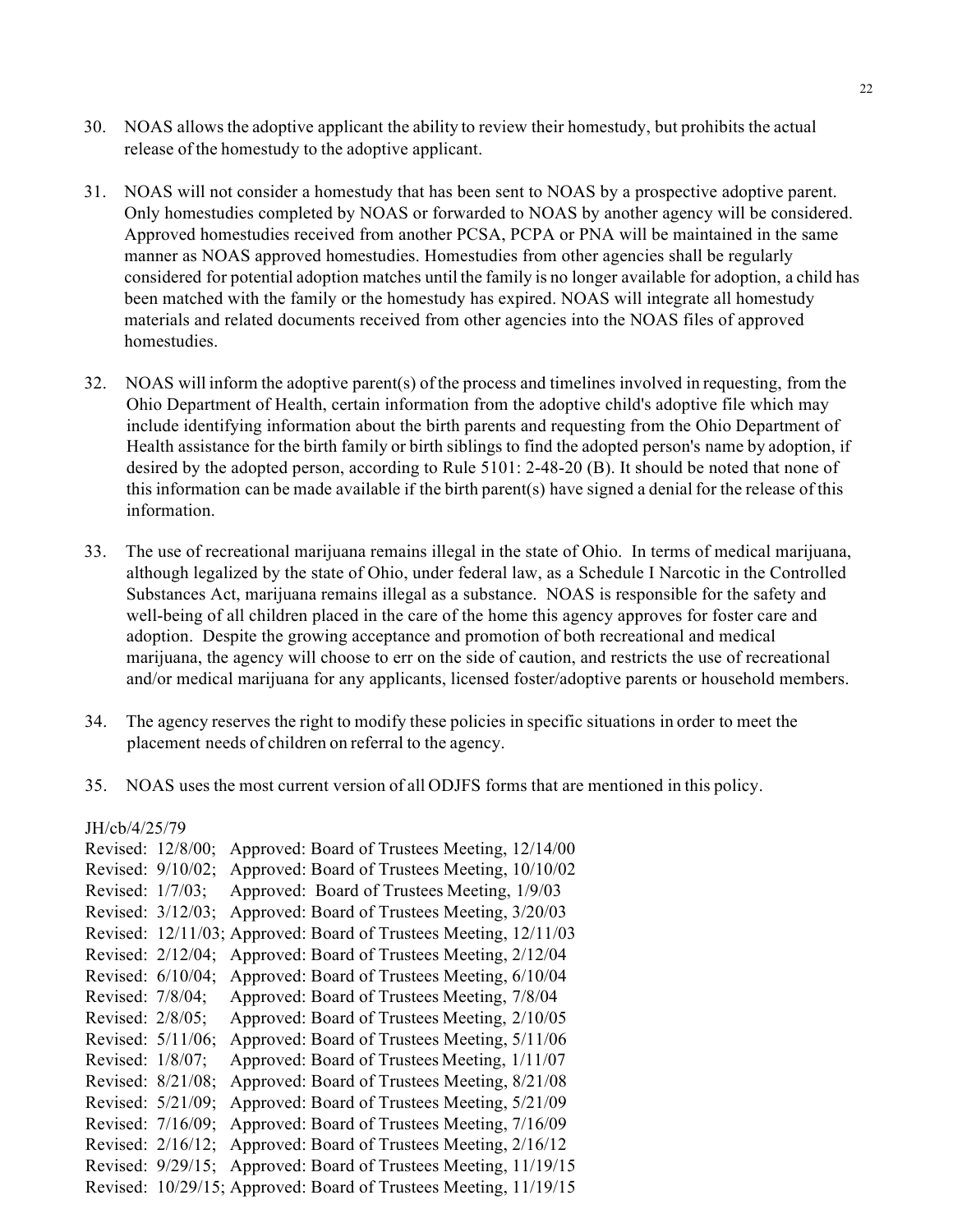- Revised: 11/19/15; Approved: Board of Trustees Meeting, 11/19/15
- Revised: 12/17/15; Approved: Board of Trustees Meeting, 2/25/16
- Revised: 6/16/16; Approved: Board of Trustees Meeting, 6/16/16
- Revised: 11/17/16; Approved: Board of Trustees Meeting, 11/17/16
- Revised: 6/15/17; Approved: Board of Trustees Meeting, 6/15/17
- Revised: 9/21/17; Approved: Board of Trustees Meeting, 9/21/17
- Revised: 7/18/19; Approved: Board of Trustees Meetings, 7/18/19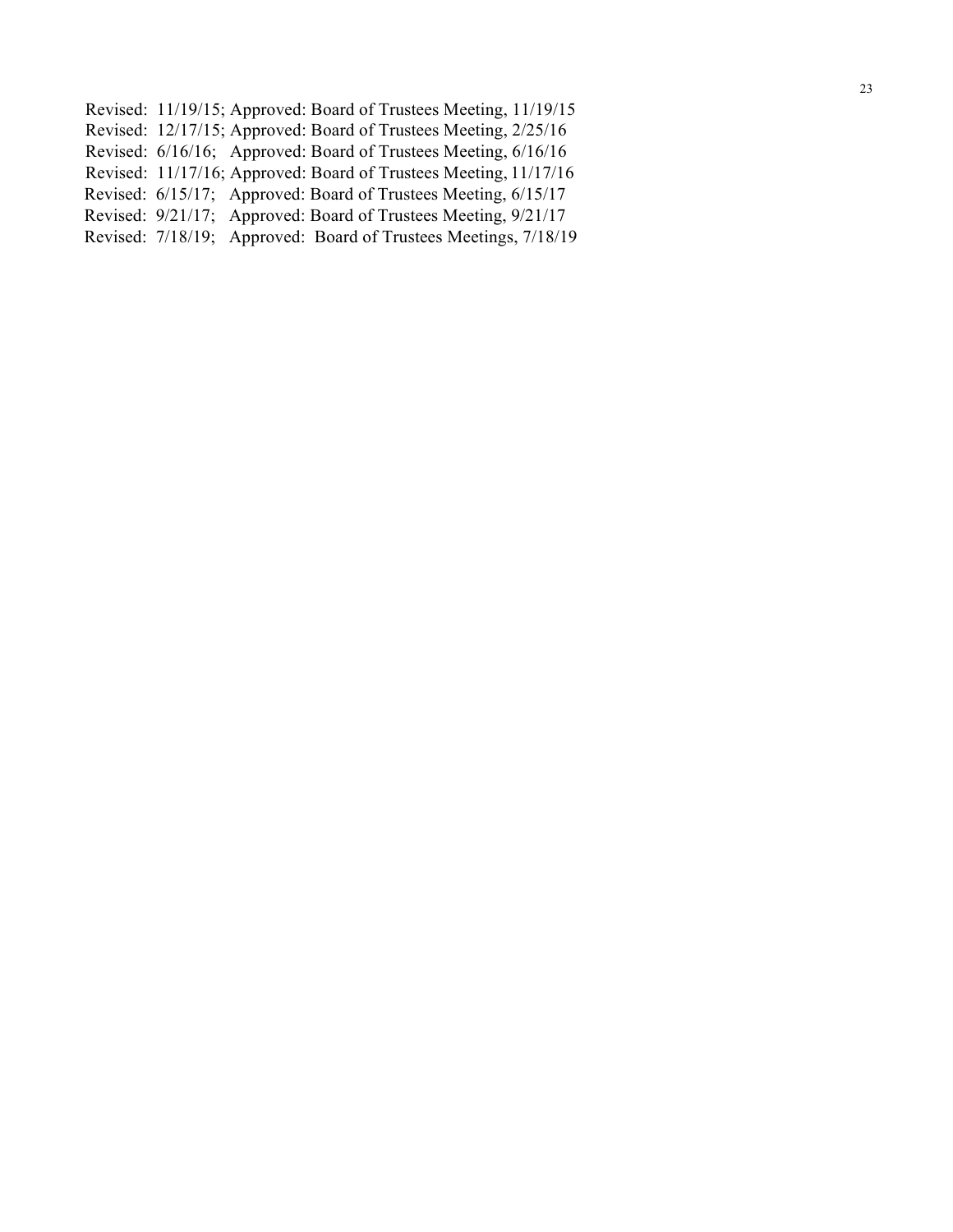# APPENDIX TO "STATEMENT OF PHILOSOPHY AND ADOPTION POLICY" Offenses Prohibited by Rule 5101:2-48-10 of the Ohio Administrative Code

### Offenses to Animals

1. R.C. 959.13 – Cruelty to Animals

## Homicide

- 2. R.C. 2903.01 Aggravated murder
- 3. R.C. 2903.02 Murder
- 4. R.C. 2903.03 Voluntary manslaughter
- 5. R.C. 2903.04 Involuntary manslaughter

#### Assault

- 6. R.C. 2903.11 Felonious assault
- 7. R.C.  $2903.12 -$  Aggravated assault
- 8. R.C. 2903.15 Permitting child abuse
- 9. R.C. 2903.13 Assault
- 10. R.C. 2903.16 Failing to provide for a functionally impaired person

### Menacing

- 11. R.C. 2903.21 Aggravated menacing
- 12. R.C. 2903.211 Menacing by stalking
- 13. R.C. 2903.22 Menacing

# Patient Abuse and Neglect

14. R.C. 2903.34 – Patient abuse; Neglect

## Kidnapping and Related Offenses

- 15. R.C. 2905.01 Kidnapping
- 16. R.C. 2905.02 Abduction
- 17. R.C. 2905.04 Child stealing (as this law existed prior to July 1, 1996)

# 18. R.C. 2905.05 – Criminal child enticement

### Sex Offenses

- 19. R.C. 2907.02 Rape
- 20. R.C. 2907.03 Sexual battery
- 21. R.C. 2907.04 Unlawful sexual conduct with a minor
- 22. R.C. 2907.05 Gross sexual imposition
- 23. R.C. 2907.06 Sexual imposition
- 24. R.C. 2907.07 Importuning
- 25. R.C. 2907.08 Voyeurism
- 26. R.C. 2907.09 Public indecency
- 27. R.C. 2907.12 Felonious sexual penetration (as this former section of law existed)
- 28. R.C. 2907.21 Compelling prostitution
- 29. R.C. 2907.22 Promoting prostitution
- 30. R.C. 2907.23 Enticement or solicitation to patronize a prostitute; procurement of a prostitute for another
- 31. R.C. 2907.25 Prostitution; after a positive HIV test
- 32. R.C. 2907.31 Disseminating matter harmful to juveniles
- 33. R.C. 2907.32 Pandering obscenity
- 34. R.C. 2907.321 Pandering obscenity involving a minor
- 35. R.C. 2907.322 Pandering sexually oriented matter involving a minor
- 36. R.C. 2907.323 Illegal use of a minor in nudity-oriented material or performance